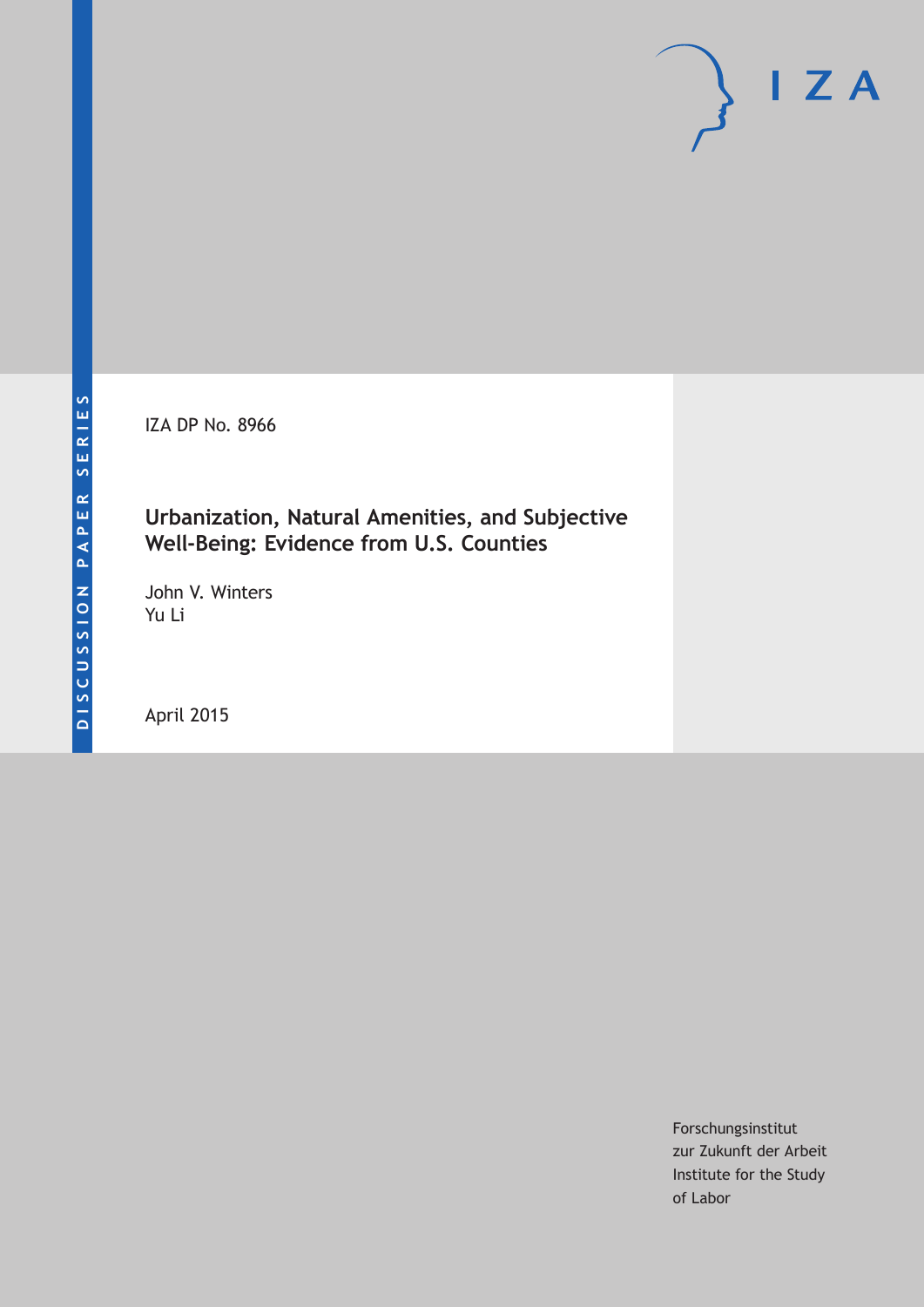# **Urbanization, Natural Amenities, and Subjective Well-Being: Evidence from U.S. Counties**

### **John V. Winters**

*Oklahoma State University and IZA*

**Yu Li** *Oklahoma State University*

### Discussion Paper No. 8966 April 2015

IZA

P.O. Box 7240 53072 Bonn Germany

Phone: +49-228-3894-0 Fax: +49-228-3894-180 E-mail: iza@iza.org

Any opinions expressed here are those of the author(s) and not those of IZA. Research published in this series may include views on policy, but the institute itself takes no institutional policy positions. The IZA research network is committed to the IZA Guiding Principles of Research Integrity.

The Institute for the Study of Labor (IZA) in Bonn is a local and virtual international research center and a place of communication between science, politics and business. IZA is an independent nonprofit organization supported by Deutsche Post Foundation. The center is associated with the University of Bonn and offers a stimulating research environment through its international network, workshops and conferences, data service, project support, research visits and doctoral program. IZA engages in (i) original and internationally competitive research in all fields of labor economics, (ii) development of policy concepts, and (iii) dissemination of research results and concepts to the interested public.

<span id="page-1-0"></span>IZA Discussion Papers often represent preliminary work and are circulated to encourage discussion. Citation of such a paper should account for its provisional character. A revised version may be available directly from the author.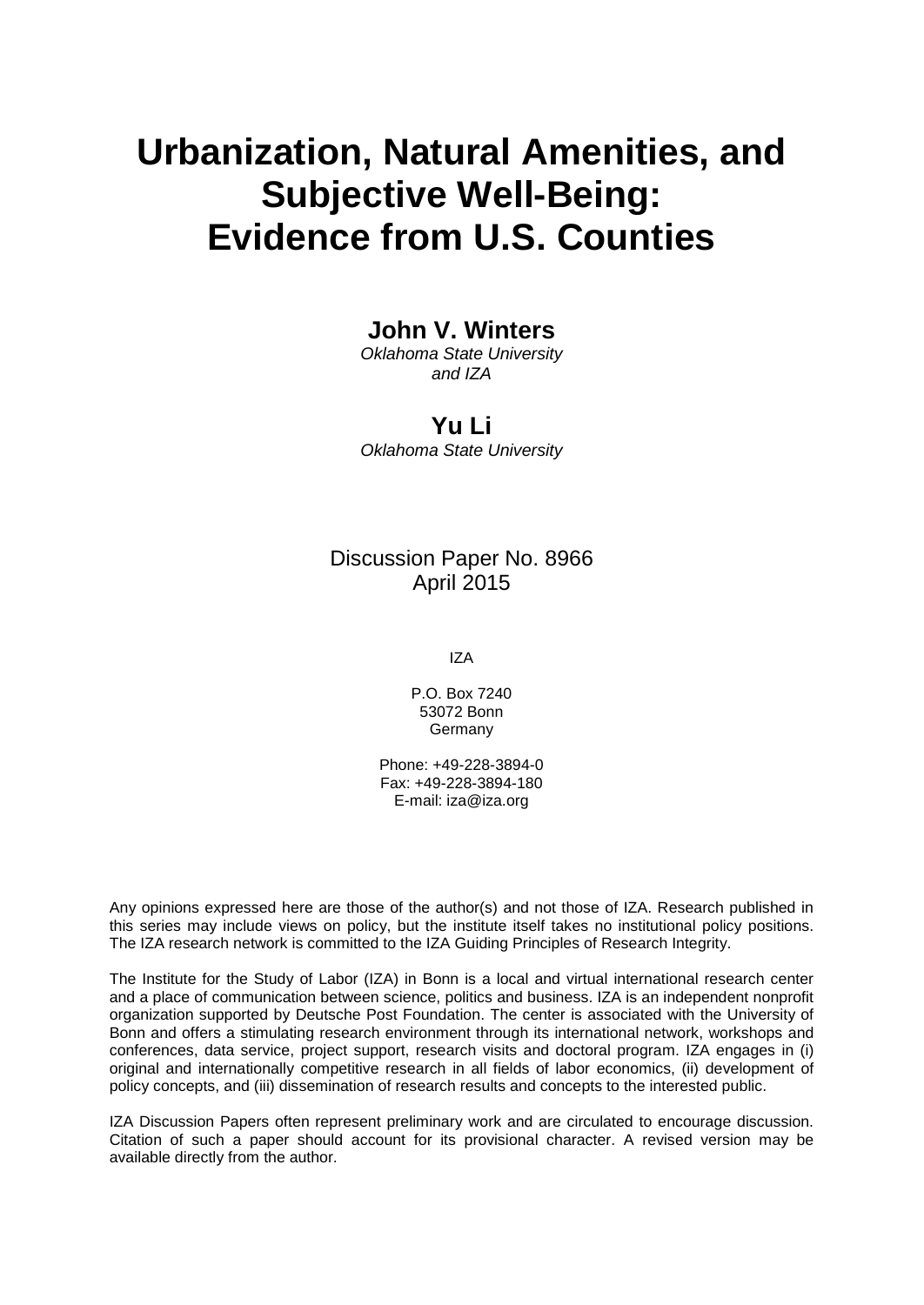IZA Discussion Paper No. 8966 April 2015

# **ABSTRACT**

## **Urbanization, Natural Amenities, and Subjective Well-Being: Evidence from U.S. Counties[\\*](#page-1-0)**

This paper examines the effects of county-level urbanization and natural amenities on subjective well-being (SWB) in the U.S. SWB is measured using individual-level data from the Behavioral Risk Factor Surveillance System (BRFSS) which asks respondents to rate their overall life satisfaction. Using individual-level SWB data allows us to control for several important individual characteristics. The results suggest that urbanization lowers SWB, with relatively large negative effects for residents in dense counties and large metropolitan areas. Natural amenities also affect SWB, with warmer winters having a significant positive effect on self-reported life-satisfaction. Implications for researchers and policymakers are discussed.

JEL Classification: I00, Q00, R00

Keywords: subjective well-being, urbanization, population density, amenities, quality of life

Corresponding author:

John V. Winters Oklahoma State University 331 Business Building Stillwater, OK 74078-4011 USA E-mail: [jvwinte@okstate.edu](mailto:jvwinte@okstate.edu)

The authors thank Randy Jackson, Conrad Puozaa, Dan Rickman, Heather Stephens. and participants at the 2015 Southern Regional Science Association Meetings for helpful comments. Any errors are the responsibility of the authors.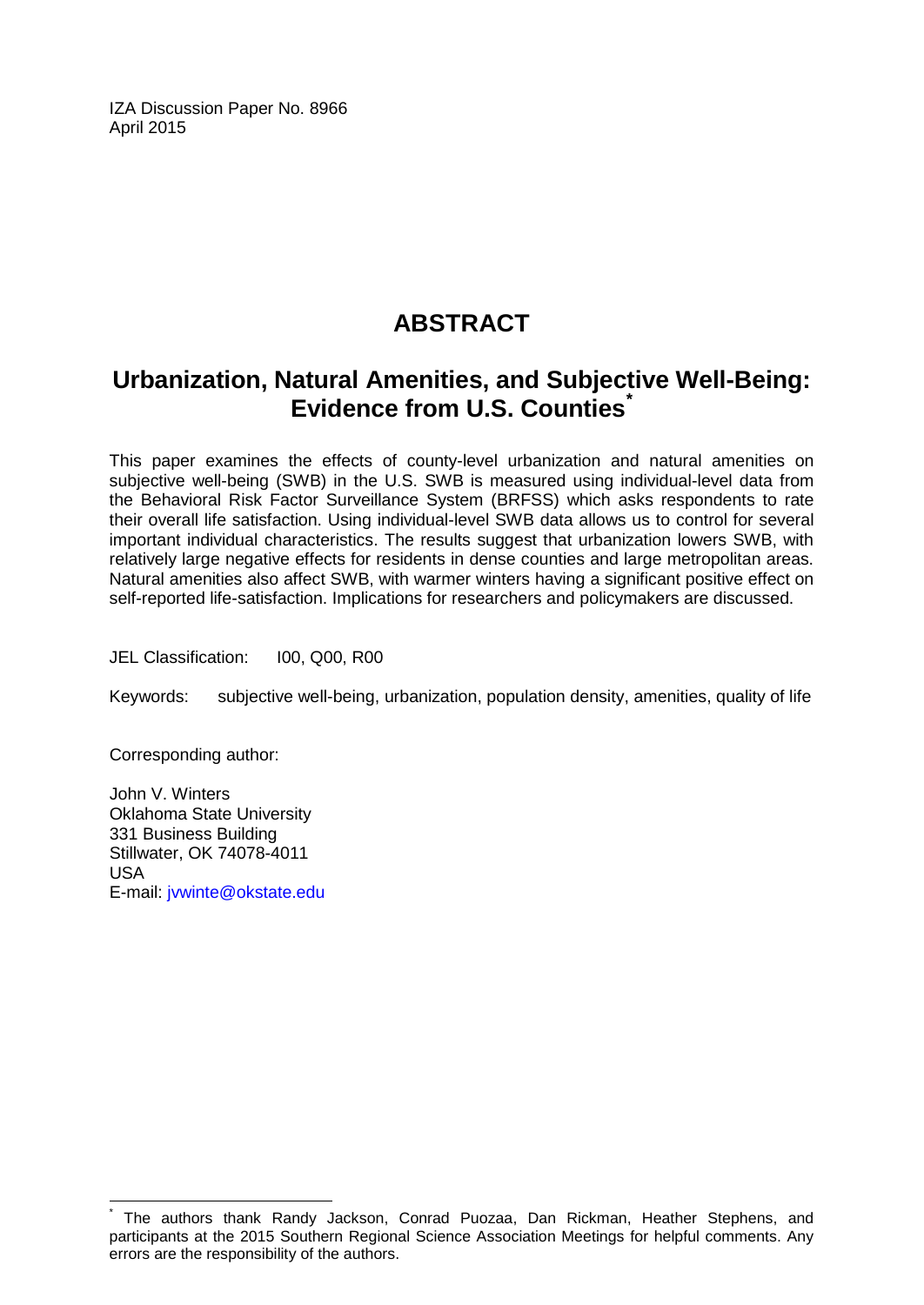#### **1. Introduction**

Happiness, life-satisfaction, and well-being are important topics for individuals, policymakers, and researchers, but there is still much that is unknown about these outcomes. Researchers interested in these topics often analyze data from surveys that ask individuals to report their subjective assessment of their own life-satisfaction, which is commonly referred to as subjective well-being (SWB). A number of factors have been shown to systematically affect SWB. Reviews of the SWB literature are provided by Diener and Biswas-Diener (2002), Dolan et al. (2008) and MacKerron (2012).

Many researchers have hypothesized that individual well-being may be considerably affected by the physical, social, and economic environment in which the individuals are situated. There is some support for this contention using data from countries around the world, but empirical research on geographic differences in subjective well-being across the U.S. has been relatively scarce largely because of limited data. However, the Behavioral Risk Factor Surveillance System (BRFSS) began asking individuals to report their subjective well-being in 2005 and provides large samples sizes and geographic identifiers needed to reliably assess spatial differences in SWB across the U.S. Oswald and Wu (2010, 2011) and Glaeser et al. (2014) have examined these data and documented that there are indeed differences in subjective well-being across states and metropolitan areas in the U.S., but there are still numerous issues in need of further exploration to increase our understanding of the causes and consequences of these differences.

This paper uses the 2005-2010 BRFSS to examine the effects of county urbanization and natural amenities on individual subjective well-being. Specifically, we measure county urbanization in two separate ways, first based on a single continuous variable for population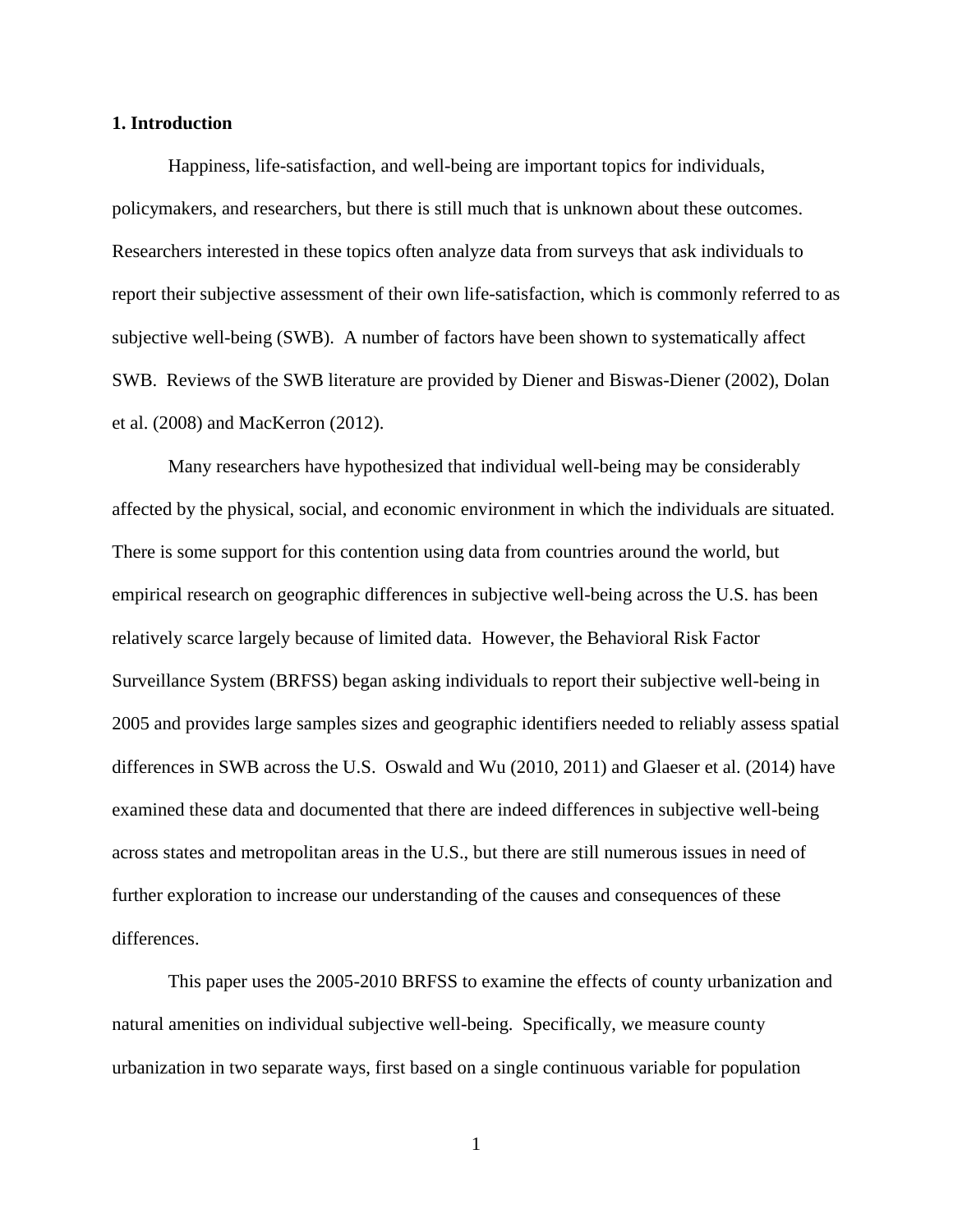density and then based on a set of categories for metropolitan status and size. Natural amenities examined relate to weather, topography, and proximity to bodies of water. We use individuallevel data and therefore can also control for individual characteristics that could confound analyses using aggregate data. Our approach to measuring urbanization combined with using individual level data is novel in the SWB literature. Additionally, we are the first researchers to our knowledge to examine the effects of county-level natural amenities on SWB across the U.S.

Previewing the results, we find evidence that urbanization lowers individual subjective well-being, especially for residents of dense counties and large metropolitan areas. We also find consistent evidence that areas with warmer Januaries have happier residents. These results have important implications for researchers and policymakers interested in improving well-being. Specifically, policies that increase (decrease) urbanization may decrease (increase) individual well-being. Furthermore, Lucas (2014) suggests that local subjective well-being levels predict future population growth. Planners and forecasters need to be aware of these differences in wellbeing across areas.

#### **2. Conceptual Framework and Literature Review**

#### *2.1 General Considerations*

Research on subjective well-being has considered a number of possible individual determinants including age, sex, race, ethnicity, marital status, presence of children, employment status, education, and income. Though not the focus of the current study, there is an especially large literature examining the effects of income on subjective well-being. Much of this literature following Easterlin (1974) has shown that increases in average income levels do not necessarily increase average happiness levels. Researchers have suggested that this paradoxical result may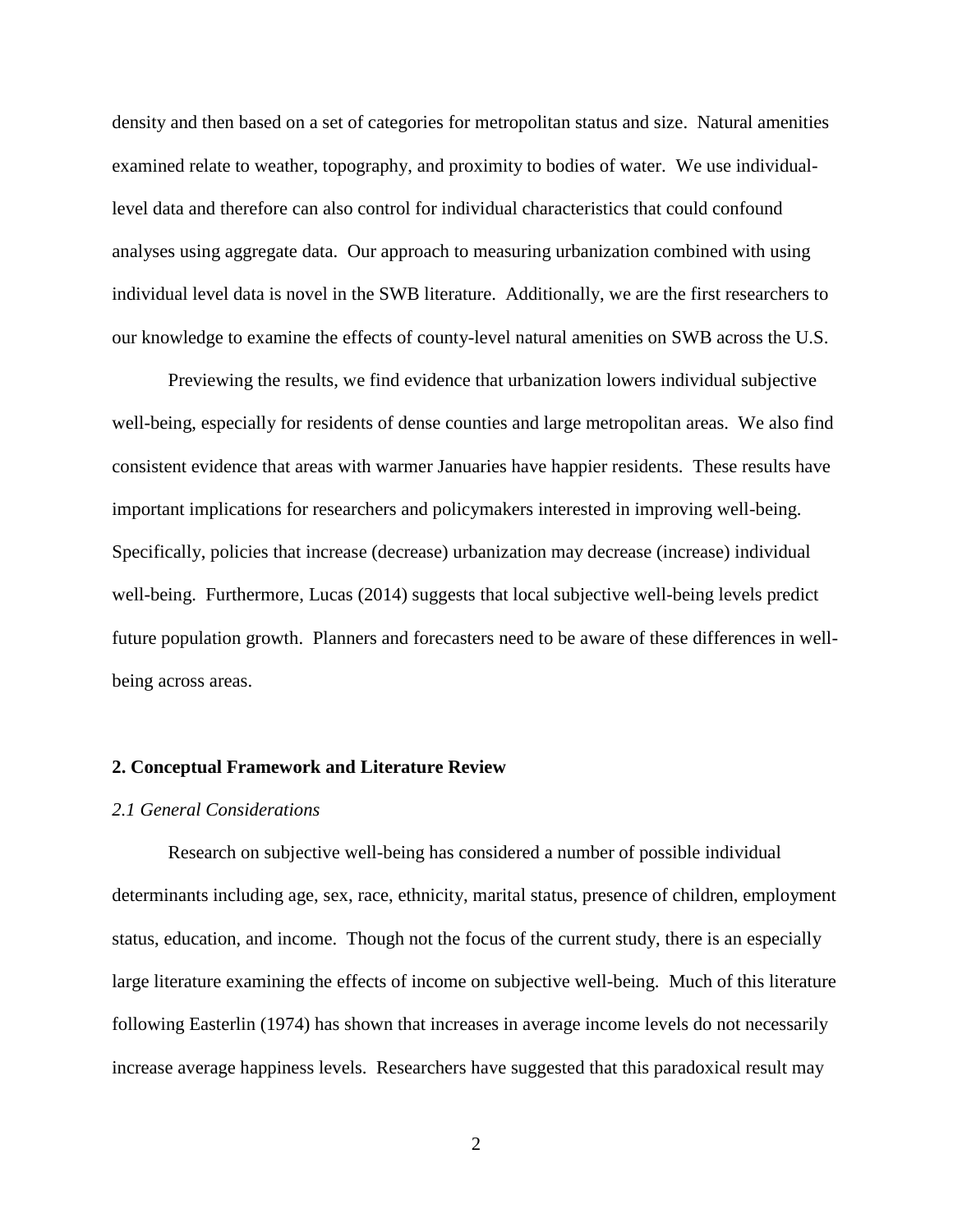occur because economic growth over time raises individual aspirations, so that individuals need a higher income to achieve a given level of life-satisfaction (Easterlin 1995; Easterlin 2001; Proto and Rustichini 2015). Similarly, it may be that individuals judge their life-satisfaction based on how well they are doing relative to others.

Various locational characteristics have also been posited to affect individual well-being. For example, an individual's well-being in a given location could be affected by local labor market conditions, prices of local goods and services, and the presence and quality of locationspecific amenities and disamenities. In particular, individual utility is thought to be increasing in the local wage level and amenities and decreasing in the level of housing prices and disamenities. However, there is a pervasive belief that individuals' ability to migrate from one place to another should greatly reduce the extent of well-being differences across places (Roback 1982; Winters 2009; Oswald and Wu 2011; Glaeser et al. 2014).

Much research in regional science and urban economics posits that areas should achieve a spatial equilibrium, at least in the long run.<sup>1</sup> The spatial equilibrium hypothesis suggests that freely mobile individuals with identical skills and preferences should receive equal utility across all areas. If not, some individuals will have an incentive to move. More specifically, individuals will move from areas offering low levels of utility to areas offering higher utility. As they relocate, they alter local markets for both labor and housing by increasing (decreasing) the supply of labor and the demand for housing in their new (old) locations. In unconstrained competitive markets, prices will adjust to achieve equilibrium. As workers move from low utility to high utility areas, wages and housing prices will adjust to push markets toward spatial

 $<sup>1</sup>$  A large strain of this literature follows Rosen (1979) and Roback (1982) to estimate implicit values of location-</sup> specific amenities using hedonic regressions of wages and housing prices; the estimated implicit amenity values are often used to rank areas based on amenity-based quality of life. Recent examples for the U.S. include Winters (2011) and Winters (2013). A recent review is provided by Rickman (2014).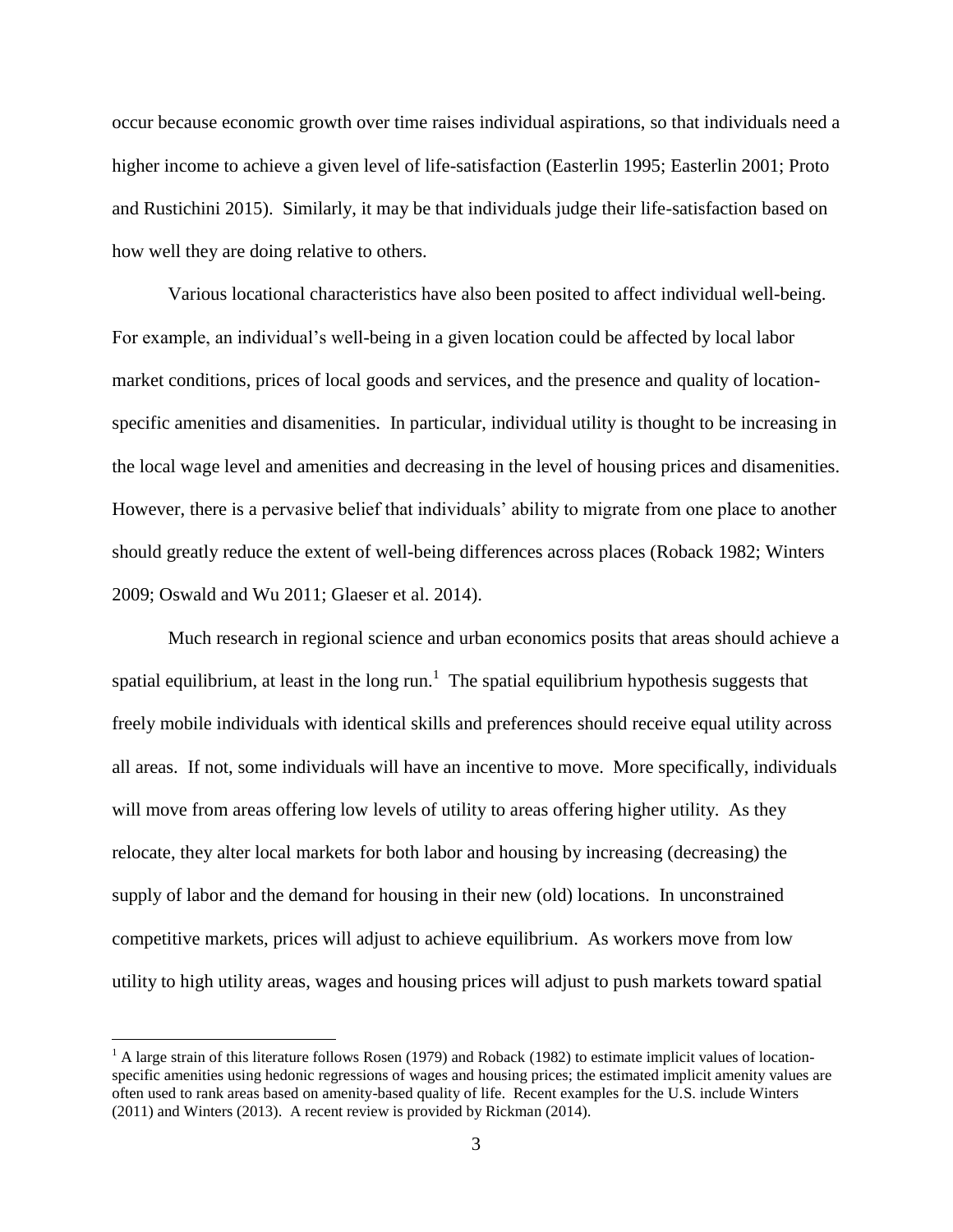equilibrium. Specifically, population growth will bid up housing prices and apply downward pressure on wages, so that the initial utility gap between the areas diminishes.

However, researchers have documented that there are indeed spatial differences in selfreported life-satisfaction, even controlling for individual differences such as age, race, ethnicity, and education (Oswald and Wu 2010, 2011; Glaeser et al. 2014). A natural next question then becomes what is causing these spatial differentials in SWB? Do they represent short-term differences from transitory shocks that require movement from one equilibrium to another? Do they simply capture unobserved differences in skills and preferences across workers in different areas? Glaser et al. (2014) suggest that spatial differentials in SWB may result because individual utility depends on more than just what one considers when providing a subjective response to typical life-satisfaction questions; specifically, individuals may prefer to take actions that help achieve various long-term goals yet make them less happy, at least at the time of the survey.

Another possible explanation for spatial SWB differentials is that there may be barriers to migration that prevent the spatial arbitrage process from fully equating happiness across areas. The U.S. has historically experienced relatively high internal migration rates compared to other developed countries, but internal migration has fallen in the U.S. in recent years perhaps because of decreased responsiveness to spatially asymmetric demand shocks (Partridge et al. 2012). Furthermore, Krupka (2009) suggests that individuals may make location-specific human capital investments that increase the benefit they receive from living near familiar amenities and deter them from moving to highly dissimilar areas. $2$  Krupka and Donaldson (2013) suggest that

 $2^2$  For example, persons who grow up near snow-covered mountains are more likely to make investments learning to ski, while persons growing up near warm coasts are more likely to make investments learning to surf. Once such location-specific investments are made, they increase the utility from residing in an area offering complementary amenities.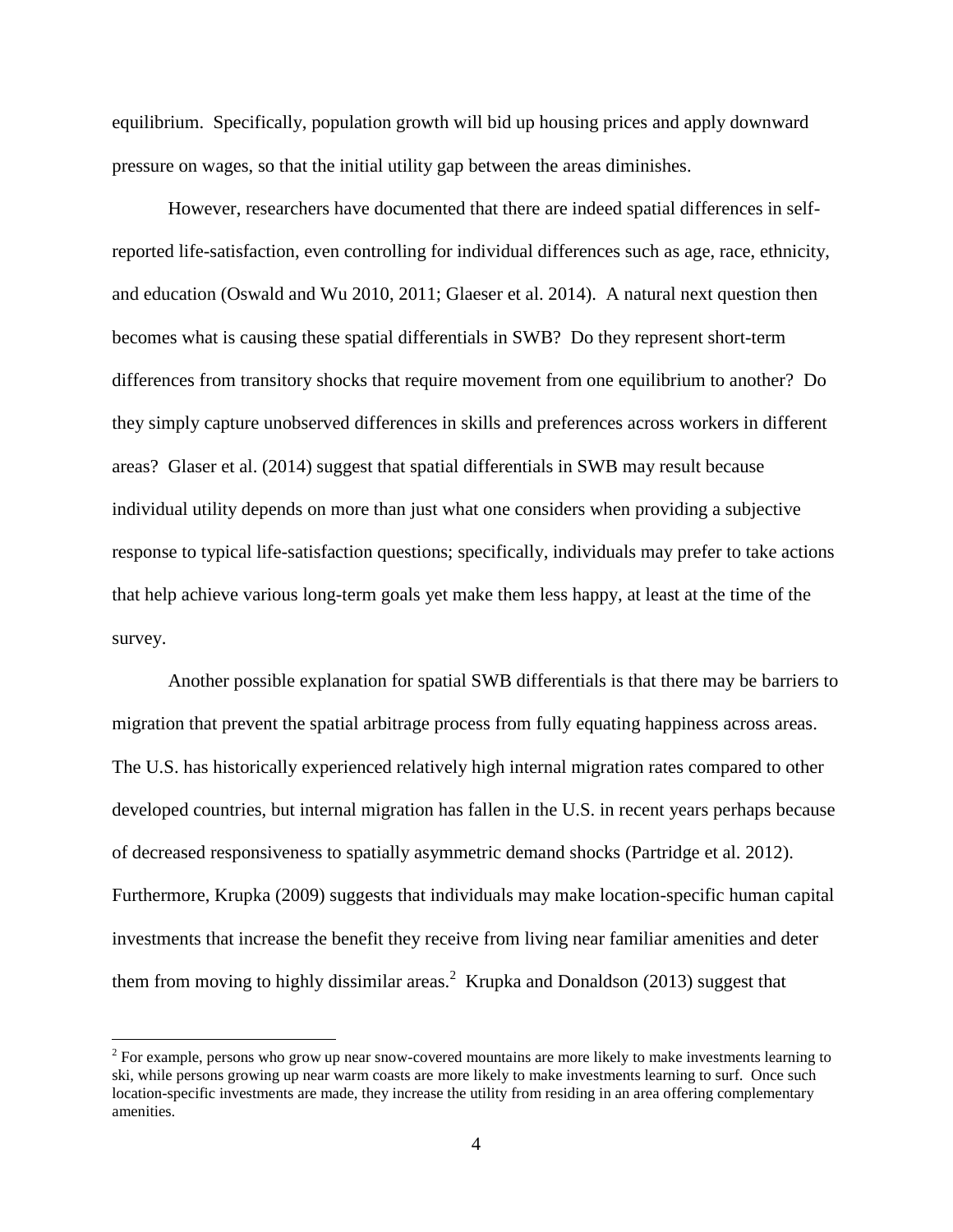heterogeneous moving costs combined with housing supply constraints may bias traditional hedonic estimates of amenity values. Location-specific preferences, heterogeneous moving costs, and other frictions constraining mobility imply that infra-marginal residents in one city may achieve different utility levels than infra-marginal residents in another city. Thus, spatial arbitrage in housing and labor markets may equate utility across areas for marginal migrants without doing so for infra-marginal migrants.<sup>3</sup>

While life-satisfaction responses may not equal utility, an individual's life-satisfaction at a point in time certainly has an important effect on utility and is an important outcome for researchers to study. The current paper examines the effects of local urbanization and natural amenities on individuals' self-reported life satisfaction. That these factors might affect wellbeing is not new, but the approach taken in this paper is novel in many ways and aims to provide additional insights to the existing literature.

Urbanization might affect individual well-being in numerous ways, both positively and negatively (Easterlin et al. 2011). Positive effects of urbanization on well-being might result from agglomeration economies and increased variety and quality of consumption opportunities. Agglomeration economies due to thick labor markets, intermediate input sharing, and knowledge spillovers are thought to increase worker productivity and wages in larger and denser areas (Puga 2010), which could increase life-satisfaction, *ceteris paribus*. Big cities may also offer better and more diverse consumption opportunities for numerous goods such as museums, theaters, music, professional sports, public transit, heath care, and specialized restaurants (Glaeser et al. 2001; Albouy 2008; Berry and Waldfogel 2010). However, urbanization also likely increases living costs, congestion, pollution, traffic, and crime, all of which can make life more unpleasant

<sup>&</sup>lt;sup>3</sup> This possibility also lends support for the potential efficacy of place-based policies (Partridge and Rickman 2007, 2008; Partridge et al. 2015).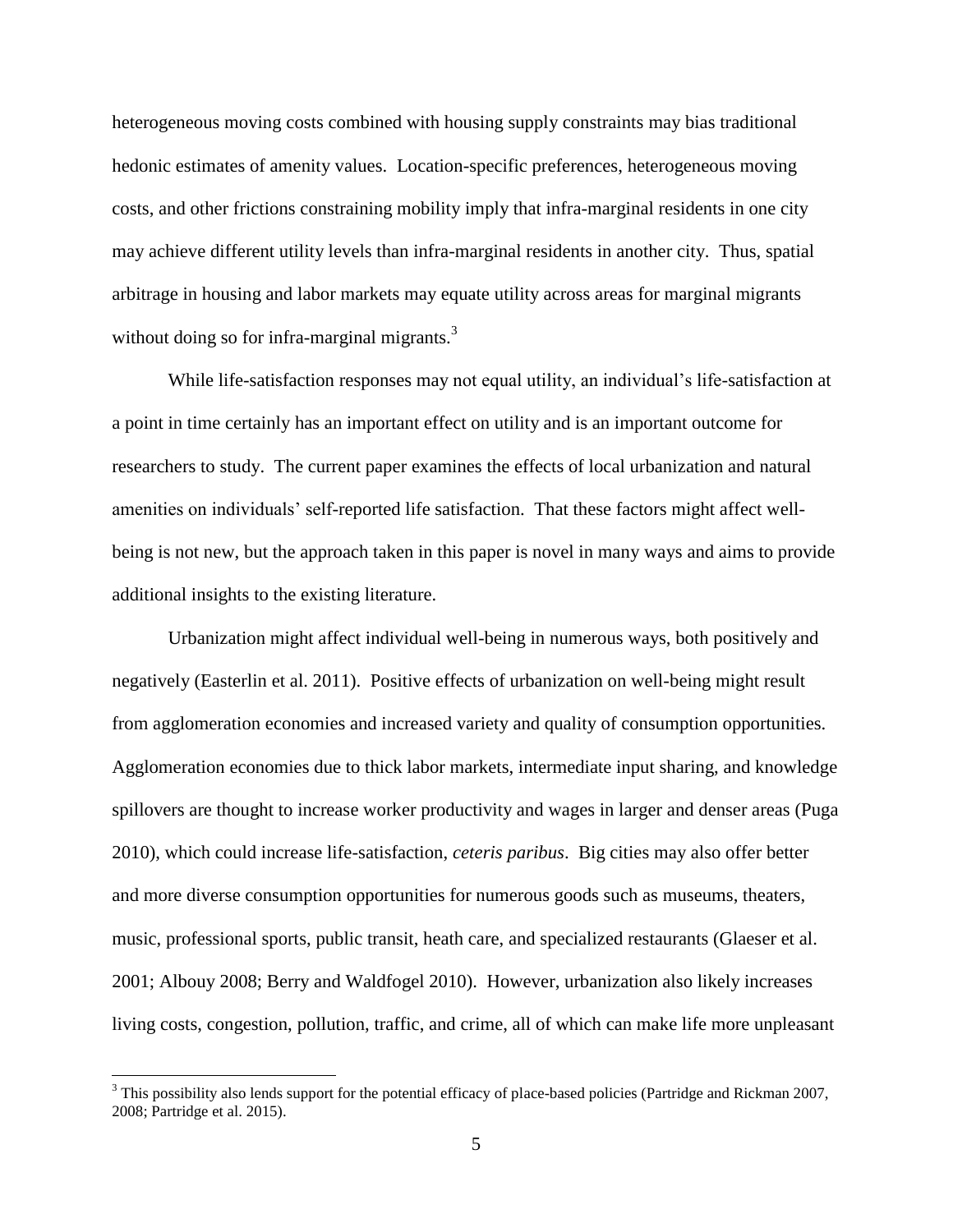and decrease life-satisfaction (Smyth et al. 2008; Berry and Okulicz-Kozaryn 2011; Sander 2011; Navarro-Azorín, and Artal-Tur 2015). The net effect of urbanization on well-being is ambiguous and depends on individual preferences for the good and bad attributes that cities possess. The current paper does not try to empirically sort out the magnitudes of the various mechanisms by which urbanization might affect life-satisfaction. Instead, we focus on the overall effect.

A natural amenity can be broadly thought of as any naturally-occurring locational attribute that makes a location more desirable. Areas with better natural amenities might be expected to increase individual well-being. More generally, researchers have suggested that amenities related to nicer weather have played a central role in regional population redistribution in the U.S., especially from the nation's "Rustbelt", i.e., the older industrial Great Lakes region, to the nation's "Sunbelt", i.e., warmer areas in the South and West regions (Rappaport 2007; Partridge 2010; Rickman and Rickman 2011; Rickman and Wang 2015).<sup>4</sup> However, some natural amenities may be congestible, meaning that their value decreases as more people consume them; if so, this could diminish their potentially positive effect on well-being.

#### *2.2 Literature on Spatial SWB Differentials*

 $\overline{a}$ 

Oswald and Wu (2010, 2011) use the BRFSS to show that there are significant differences in SWB across states in the U.S. even after controlling for a large number of individual characteristics. Oswald and Wu (2010) also show that these SWB differences are correlated with state quality-of-life rankings based on hedonic pricing of locational amenities. Specifically, Oswald and Wu (2010) find that states with better quality of life have higher

<sup>&</sup>lt;sup>4</sup> Faggian et al. (2012) suggest that natural amenities may play a less important role for well-being in Europe than in the USA, but Rodríguez-Pose and Ketterer 2012) find that natural amenities are still quite important determinants of well-being in Europe.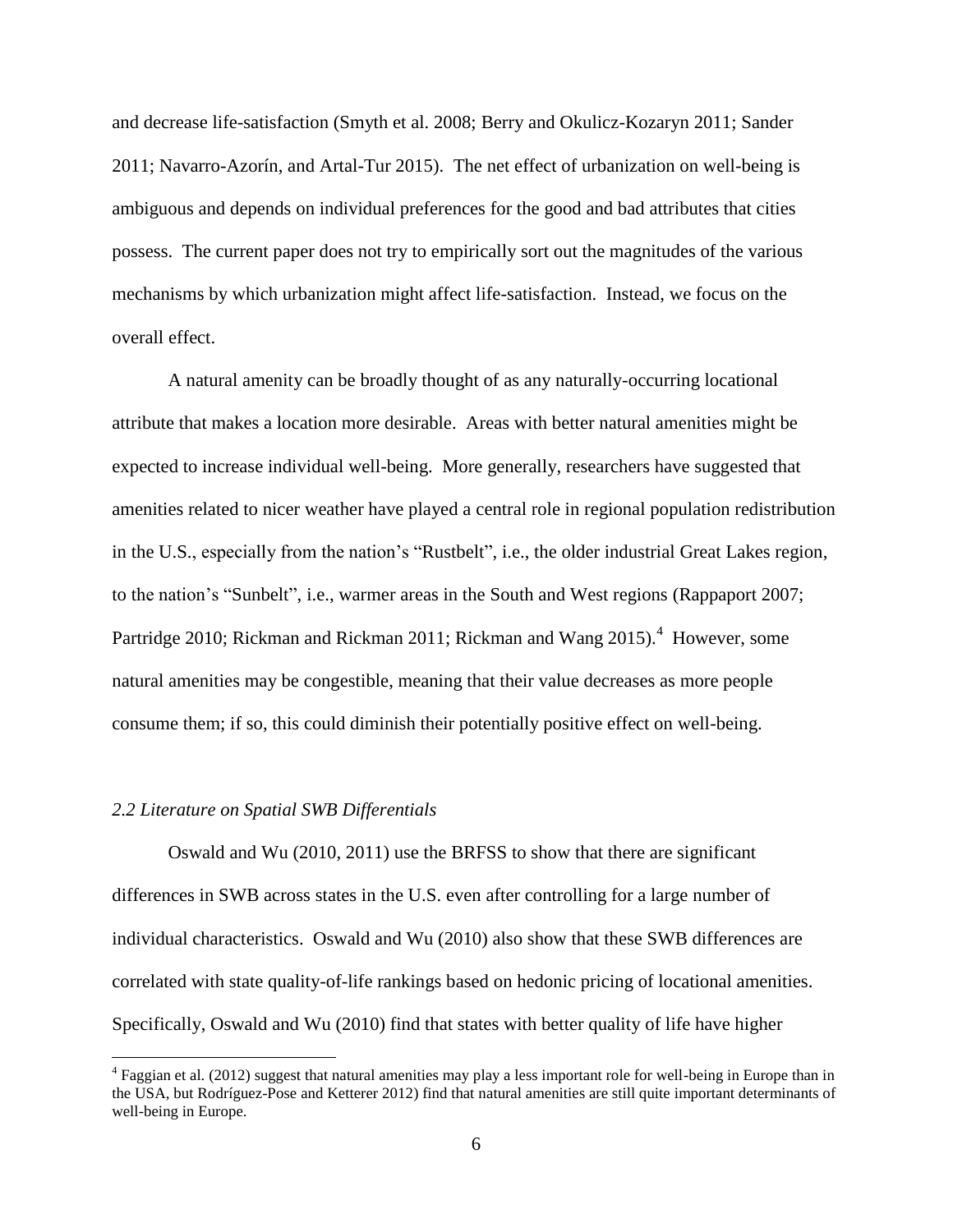subjective well-being, but they do not examine the relationships with specific amenities. The Oswald and Wu (2010, 2011) state SWB differences appear to be at least somewhat related to climatic differences between the Sunbelt and Rustbelt regions, but they do not provide formal evidence on this.

Natural amenities have also been considered to affect life-satisfaction and well-being by other researchers for other areas. Climate variables, in particular, have received considerable attention in the subjective well-being literature (Rehdanz and Maddison 2005; Brereton et al. 2008; Moro et al. 2008; Fischer et al. 2011; Maddison and Rehdanz 2011; Cuñado and Pérez de Gracia 2013). The literature suggests that both very hot summers and very cold winters reduce life-satisfaction.<sup>5</sup>

Glaeser et al. (2014) show that there are meaningful differences in subjective well-being across metropolitan areas of the U.S. They show that persons in declining urban areas experience lower SWB, and this appears particularly true for those in the nation's Rustbelt. Glaeser et al. (2014) also report regression-adjusted mean SWB levels for selected metropolitan areas showing that the nation's largest metropolitan area, the New York City MSA, had the lowest life-satisfaction level in the country. Other large MSAs like Los Angeles, Chicago, Boston, San Francisco, and San Jose tended to perform poorly as well, though there were some exceptions including Washington D.C. Glaeser et al. (2014) do not systematically examine the effects of population density or metropolitan area size on SWB.

The literature on spatial differences in subjective well-being across the U.S. is relatively small, and we make several contributions relative to the previous literature. Our approach to measuring urbanization at the county-level combined with controlling for individual

 $<sup>5</sup>$  For a given place and season, transitory weather conditions may also affect reported life-satisfaction (Connolly</sup> 2013).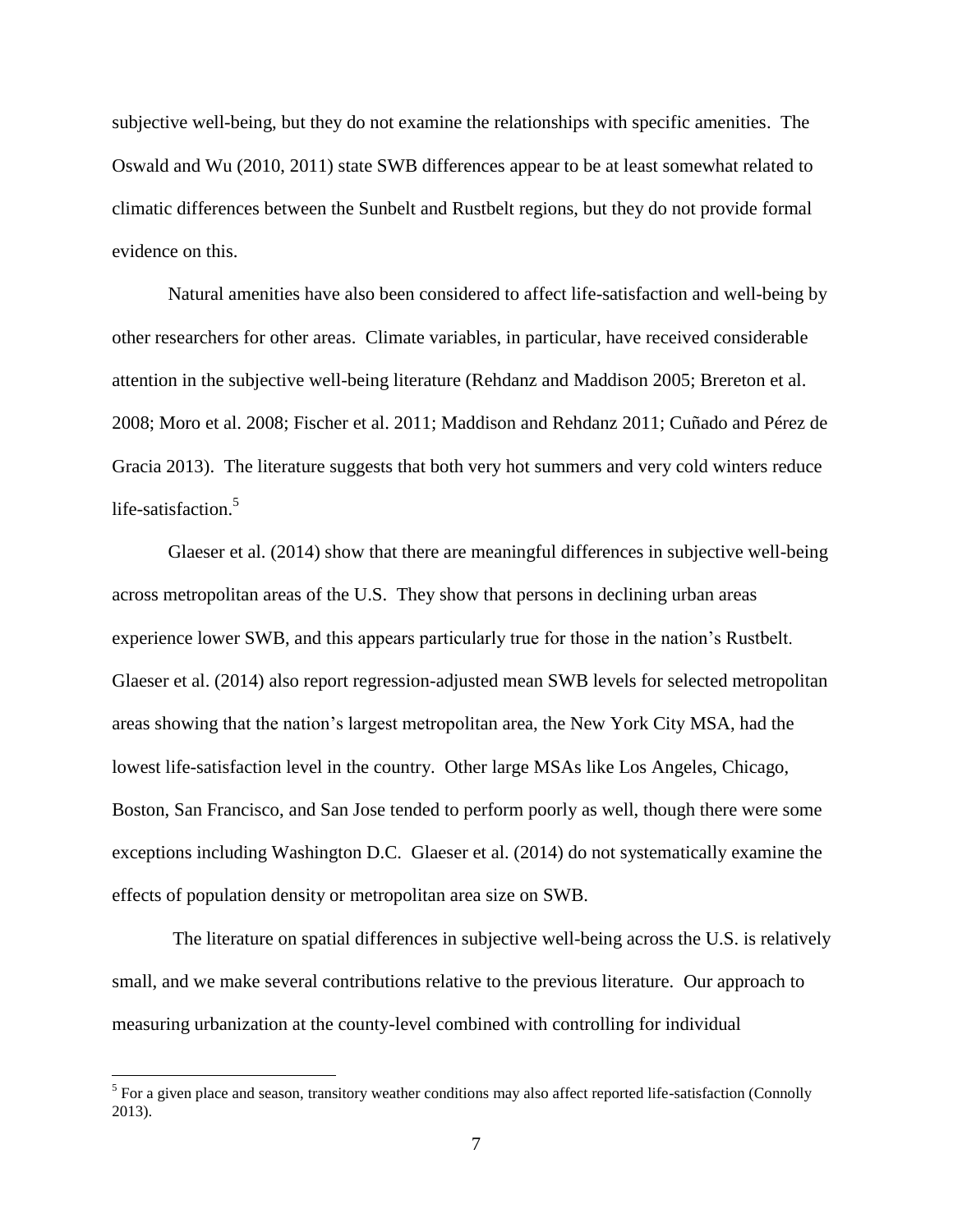characteristics is novel in the literature. A few studies have examined the effects of population density on subjective well-being (Cramer et al. 2004; Moro et al. 2008; Berry and Okulicz-Kozaryn 2011; Florida et al. 2013), but the only other study to do so using U.S. county-level data (Lawless and Lucas 2010) uses county averages to examine correlations and does not control for individual characteristics. We are also the first researchers to our knowledge to explicitly examine the effects of metropolitan status and size and county-level natural amenities on subjective well-being in the U.S.

#### **3. Empirical Approach**

This paper combines individual-level data from the 2005-2010 BRFSS with county-level data on urbanization and natural amenities. The dependent variable is a measure of subjective well-being from the BRFSS. During this time period, the BRFSS asked individuals "In general, how satisfied are you with your life?" Respondents were to choose answers from the following categories: Very satisfied, Satisfied, Dissatisfied, or Very dissatisfied. Our analysis codes the life satisfaction categories from one to four with one being Very dissatisfied and four being Very satisfied, so that our variable is increasing with life satisfaction. A few survey participants either refused or were unsure about how to respond to the life satisfaction question; persons with invalid responses are excluded from the analysis. The analytical sample is also restricted to persons ages 18-85 living in a county that is identifiable in the BRFSS excluding Alaska and Hawaii. The BRFSS identifies a total of 2361 counties across this period but does not identify small counties with very few observations because of confidentiality concerns. Some of the natural amenity data discussed below are unavailable for Alaska and Hawaii, necessitating their exclusion.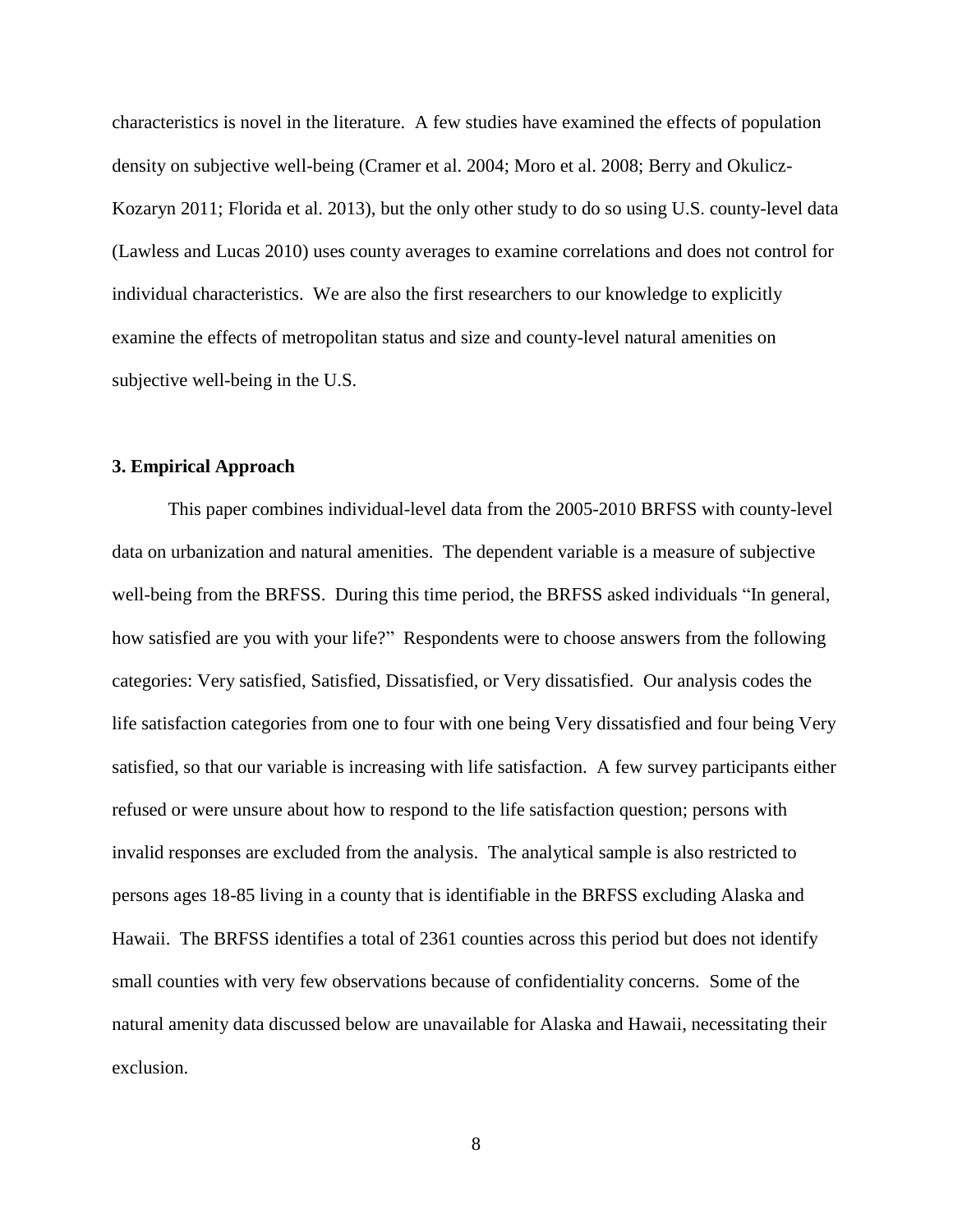We use ordinary least squares (OLS) regression<sup>6</sup> to estimate variants of the following equation:

$$
LifeSat_{ij} = X_{ij}\beta + Z_j\theta + \varepsilon_{ij}.
$$

 $\overline{a}$ 

The dependent variable,  $Lif e Sat_{ij}$ , is life satisfaction for person *i* in county *j*,  $X_{ij}$  includes several individual characteristic variables and  $Z_j$  includes county-level variables such as natural amenity and urbanization measures. Individual characteristics are included to control for observable differences in individuals across areas. These include dummy variables for sex, race/ethnicity, five-year age group, marital status, employment status, highest education completed, number of adults in the household, and a continuous variable for the ratio of minor children to adults in the household.<sup>7</sup> The regressions also include dummies for survey year and month. A full list and summary statistics for individual and county-level variables included in the analysis are reported in Table 1.

The interest in this study is on the effects of urbanization and natural amenities on subjective well-being. We measure urbanization in two separate ways. We first measure urbanization using a continuous variable based on the population density in the county in year 2000, where density is computed as the county population (in thousands) divided by the county land area in square miles. Our second approach for measuring the extent of urbanization is based on metropolitan area status and size. Specifically, we use year 2000 county population data and 2003 metropolitan and micropolitan area component classifications (both from the U.S. Census

<sup>&</sup>lt;sup>6</sup> Results are qualitatively robust to using ordered probit, but OLS permits easier interpretation and is used by Oswald and  $\overline{W}u$  (2010, 2011) as well.

<sup>&</sup>lt;sup>7</sup> We do not include controls for income in our main results, because incomes partially depend on the extent of urbanization. Furthermore, spatial equilibrium theory suggests that local income and wages are jointly determined with the local cost of living and amenities. Since we cannot reliably include a full set of amenities, we choose to focus on the overall effects of urbanization and natural amenities on life-satisfaction.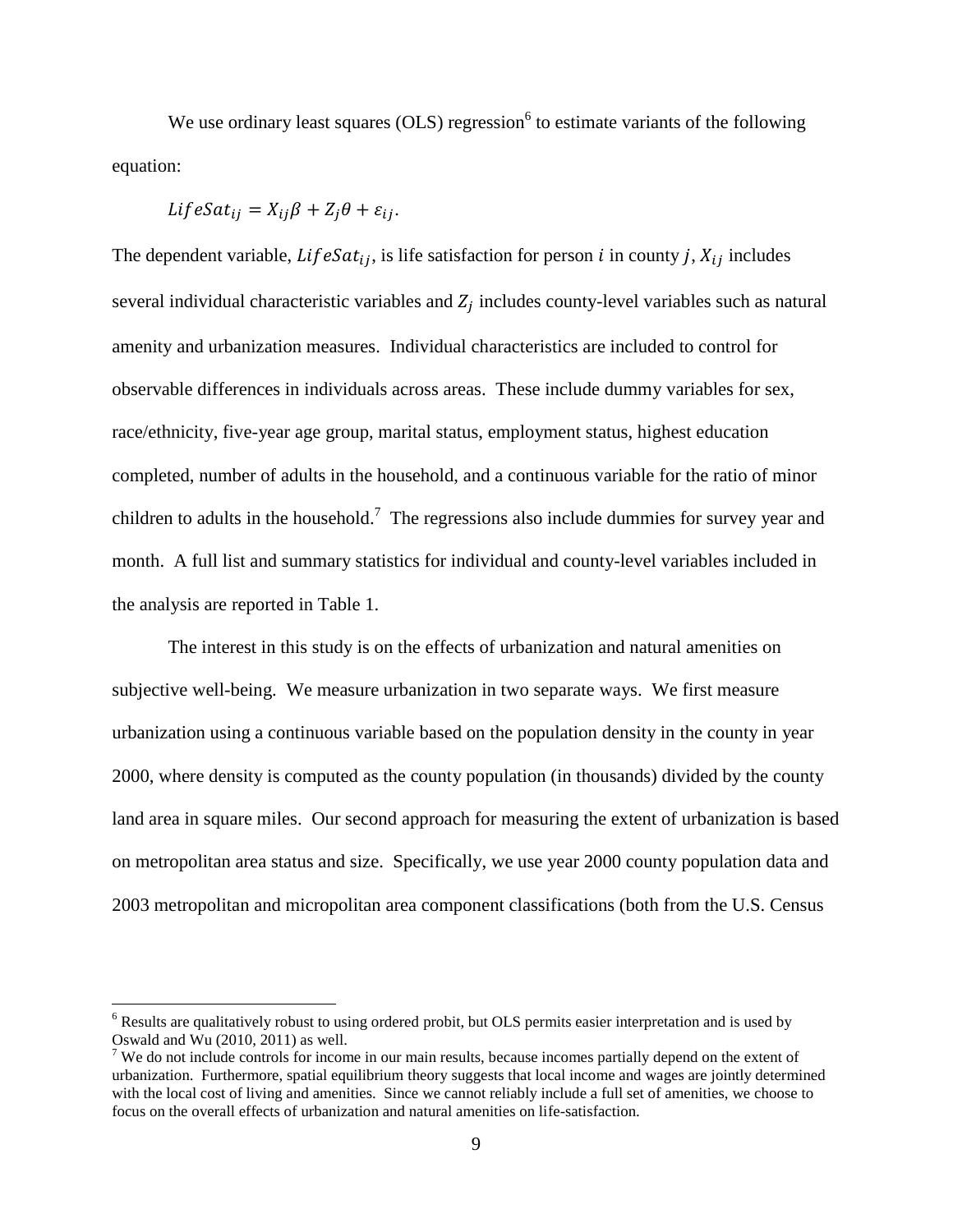Bureau) to assign each county to one of six categories. We classify metropolitan statistical areas (MSAs) as either small, medium, large, or very large based on MSA population groupings of 0-249,999, 250,000-999,999, 1,000,000-3,999,999 and 4,000,000 or more, respectively.<sup>8</sup> We also divide non-metropolitan areas into micropolitan areas and non-urban areas. Non-urban areas are defined as areas that are part of neither a metropolitan nor micropolitan area. In the regression results below, non-urban counties are the excluded base group; coefficients for the metro status and size dummy variables are measured relative to this base group.

We examine the effects of nine county-level natural amenity measures; the first six were obtained from the United States Department of Agriculture (USDA) Economic Research Service (ERS) natural amenity database and the other three were hand-coded based on consulting maps. The six USDA variables are described in McGranahan (1999) and include mean January temperature, mean January sunlight hours, mean July temperature, mean July relative humidity, topography (measured on a scale of 1-21 with higher values indicating a more mountainous land surface), and the percentage of total county area covered by water. The other three natural amenity measures are dummy variables for being located on the Pacific Ocean, Atlantic Ocean, and Gulf of Mexico. Having a warmer and sunnier January is expected to increase lifesatisfaction, while having a hotter and more humid July is expected to reduce life-satisfaction. The effect of topography is somewhat ambiguous; more mountainous topography may provide greater consumption amenities but make production more difficult and reduce employment outcomes. Water coverage and proximity to a coast are expected to provide greater recreational opportunities and increase life-satisfaction.

<sup>&</sup>lt;sup>8</sup> The small and medium MSA size classifications were defined to be consistent with definitions used by the United States Department of Agriculture Economic Research Service. The 4,000,000 population boundary between large and very large MSAs was chosen in part so that there are a reasonable number of MSAs and individual observations in both groups. The results below are qualitatively robust to moderately different boundary definitions.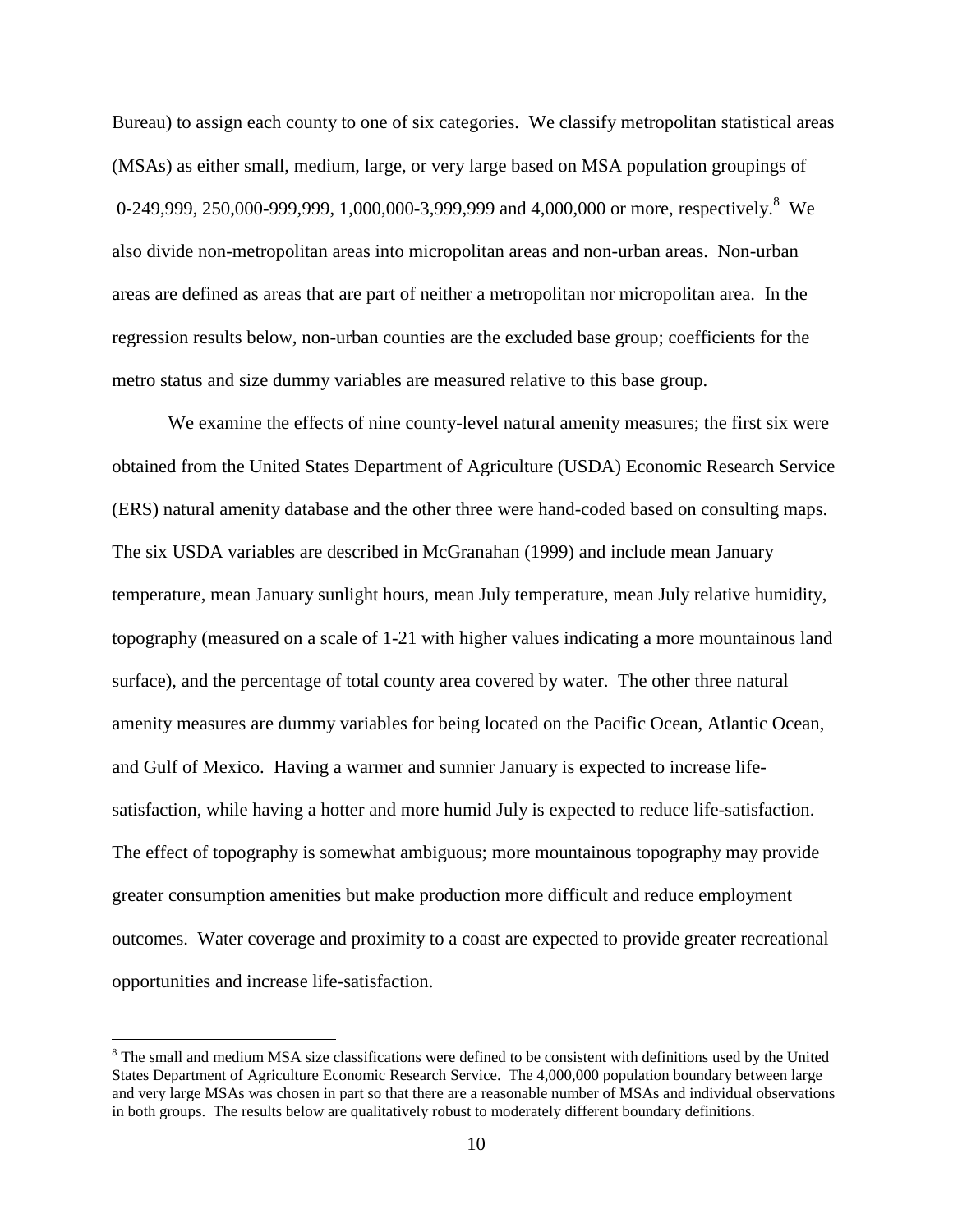The later years of our data correspond to the Great Recession of 2007-2009 and the ensuing slow recovery. Year dummies will capture aggregate differences over time, but the economic downturn was more severe in some areas than others. Therefore, we also examine the robustness of our results to including the county annual unemployment rate computed by the U.S. Bureau of Labor Statistics (BLS) in its Local Area Unemployment System (LAUS). Living in a stronger local labor market with lower unemployment rates is expected to increase wellbeing. Empirical evidence routinely finds that being unemployed reduces individual subjective well-being (e.g. Clark and Oswald 1994; Winkelmann and Winkelmann 1998; Pittau et al. 2010; Oswald and Wu 2011), but there is also evidence that the local unemployment rate in an area reduces the well-being of its residents, even among those who are currently employed (Helliwell and Huang 2014). This latter effect could be because of increased risk of becoming unemployed or increased perception of unemployment risk.

#### **4. Empirical Results**

We estimate the SWB equation for several regression specifications that include different sets of control variables in order to examine the sensitivity of the results. All regressions include month and year dummies and cluster standard errors by county.

#### *4.1 Results for Urbanization Measures*

Table 2 presents the results for the effects of urbanization on subjective well-being. We report results for the two measurement approaches in panels A and B. Results for the population density variable are reported in panel A, and results for the metropolitan area status and size dummies are reported in panel B. Each panel includes regression results for four specifications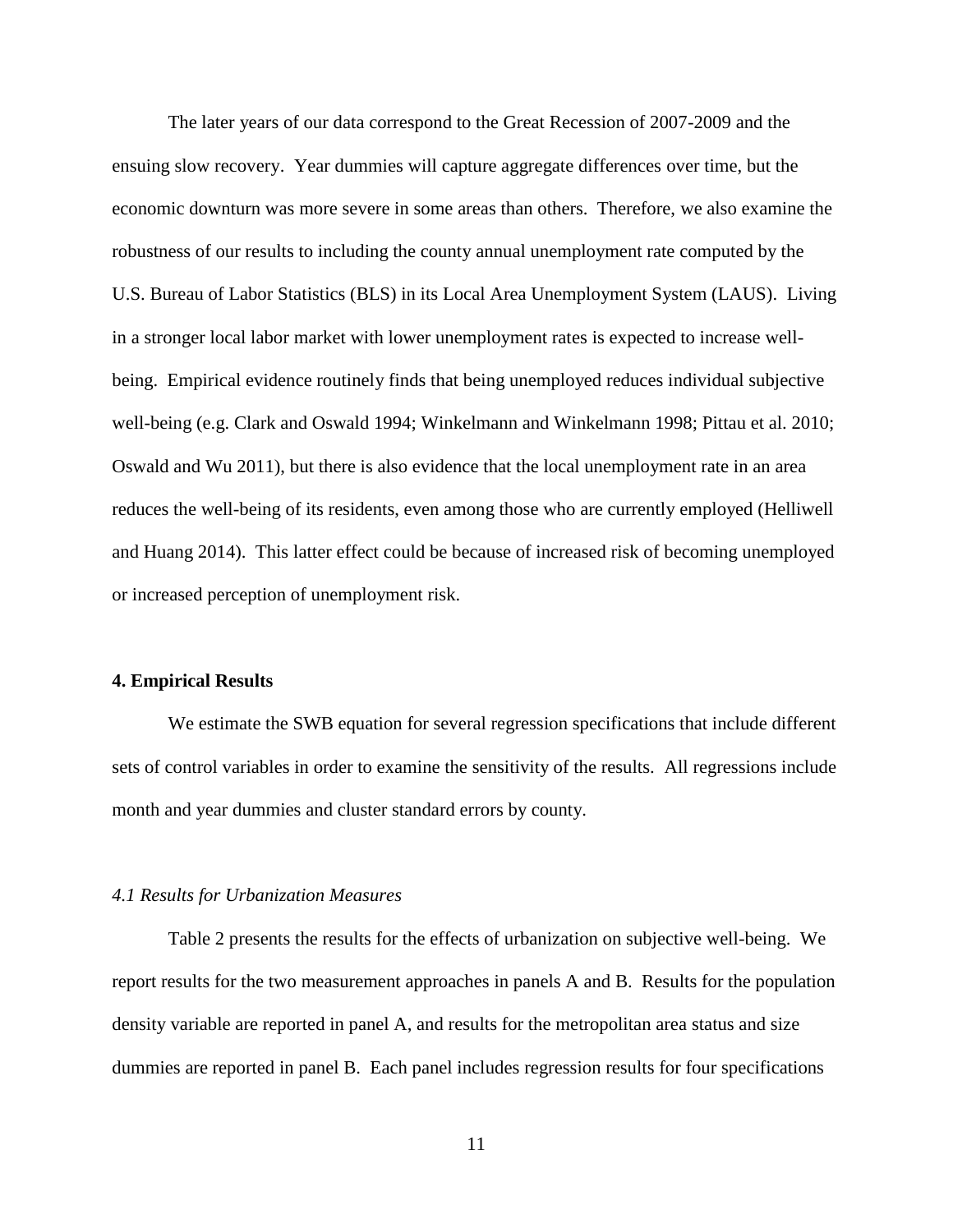with differing variables included. Columns 1-3 include only one of the two approaches to measuring urbanization, and column 4 includes both the population density and the metro status and size dummies jointly. Column 1 includes the urbanization measure(s) but excludes all other variables except for month and year dummies. Column 2 adds the individual controls. Column 3 adds the county unemployment rate and the natural amenity variables as controls (results for natural amenities are reported separately in Table 3). Column 4 includes both sets of urbanization measures along with all other variables in previous columns.

The results in Panel A suggest that urbanization as measured by county population density has a negative effect on an individual's subjective well-being. The coefficient is negative and statistically significant in all four columns. Interestingly, the coefficient does fall when individual controls are included, e.g. the coefficient falls from -0.0037 in column 1 to -0.0022 in column 2. This suggests that studies using aggregate data that do not control for individual characteristics may produce inaccurate results because of differences in individuals across areas. The specification in column 3 that also includes amenities and the unemployment rate yields a coefficient for population density of -0.0021. Adding the metro status and size dummies lowers the population density coefficient to -0.0017, but these are both measures of urbanization, so column 4 partials out some of the urbanization effect.

Panel B examines the effects of the metro status and size dummies; the omitted base group is non-urban counties. With no controls in column 1, it appears that the relationship between urban utility and urban size has an inverted U-shape. Specifically, the highest wellbeing occurs in micropolitan areas (0.0158), small metro areas (0.0236), and medium metro areas (0.0159); large and very large metros are not statistically different from non-urban areas. However, controlling for individual characteristics in column 2 generates coefficients that are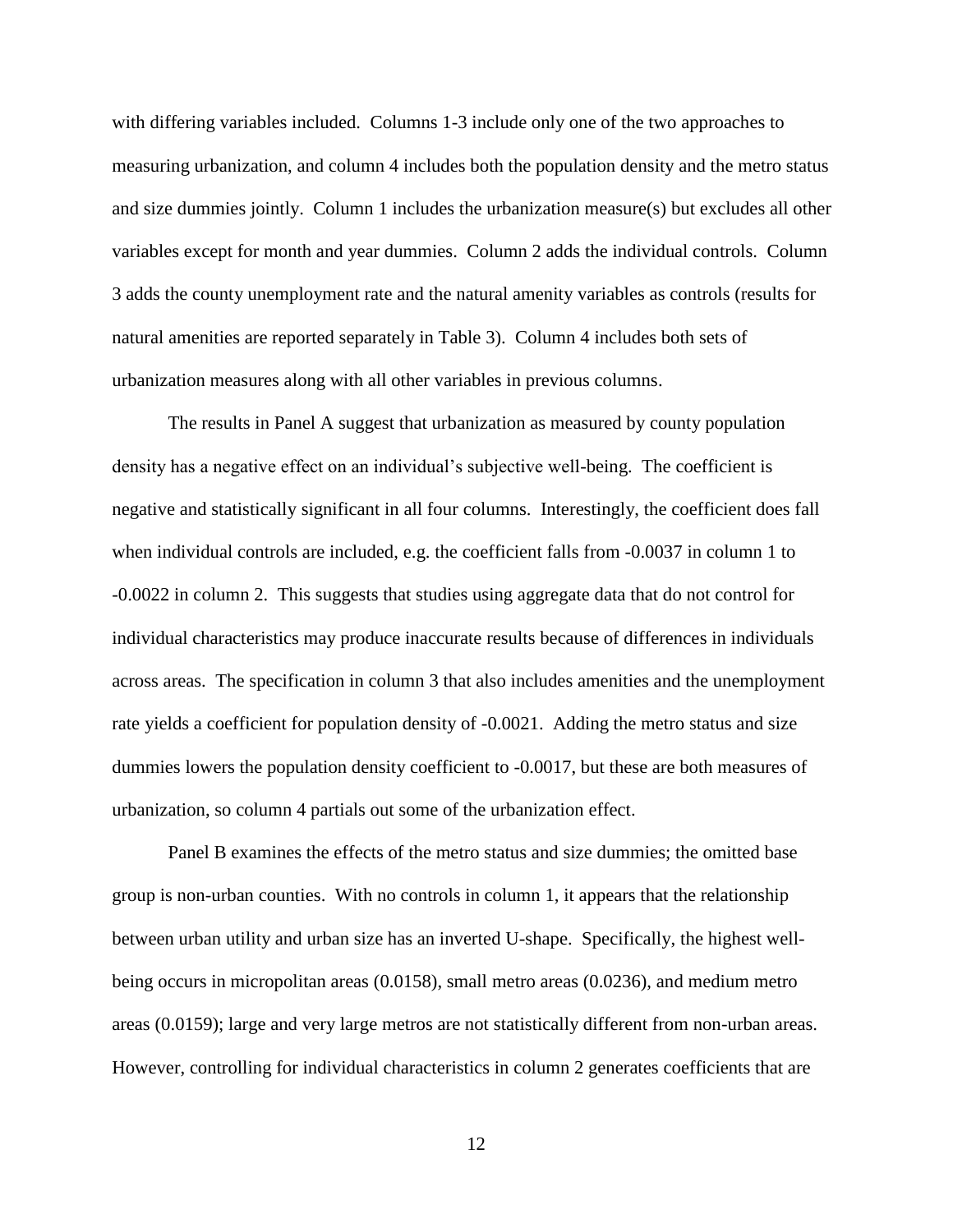largely decreasing in urban size. Micropolitan areas and small metropolitan areas have small negative coefficients that make them statistically indistinguishable from non-urban areas. The coefficients are significantly negative for medium metros (-0.0080), large metros (-0.0146), and very large metros (-0.0210). Controlling for the county unemployment rate and natural amenities increases the magnitude of the metro status and size coefficients, and the micropolitan dummy is now significant with a coefficient of  $-0.0047$ ; the coefficients for medium, large, and very large metros are -0.0140, -0.0220, and -0.0257, respectively. Adding the county population density in column 4 has no effect on the micropolitan and small metro areas coefficients, but slightly reduces the coefficients for medium (-0.0135), large (-0.0206), and very large metro areas (-0.0186). Of course, the results in column 4 should be interpreted with care since we are including two competing measures of urbanization.

Collectively, the results in Table 2 suggest that both population density and metropolitan area size reduce individual life-satisfaction. There is considerable disagreement as to how cities affect the well-being of those living in them (Albouy 2008; Sander 2011; Glaeser et al. 2014). Cities certainly possess a number of both positive and negative attributes, but the empirical results in Table 2 suggest that living in dense and heavily-populated areas has an overall negative effect on an individual's subjective assessment of their own well-being. $9$  We do not explore the specific attributes of cities that are driving this overall negative effect, but this is an issue worthy of future exploration. Furthermore, we suggest that policymakers with the ability to influence population density and city size should be aware of our results when considering various policies.

<sup>&</sup>lt;sup>9</sup> Recall that these results do not control for income because higher incomes are one of the main benefits of urbanization. We consider the effects of controlling for income in sensitivity analysis below.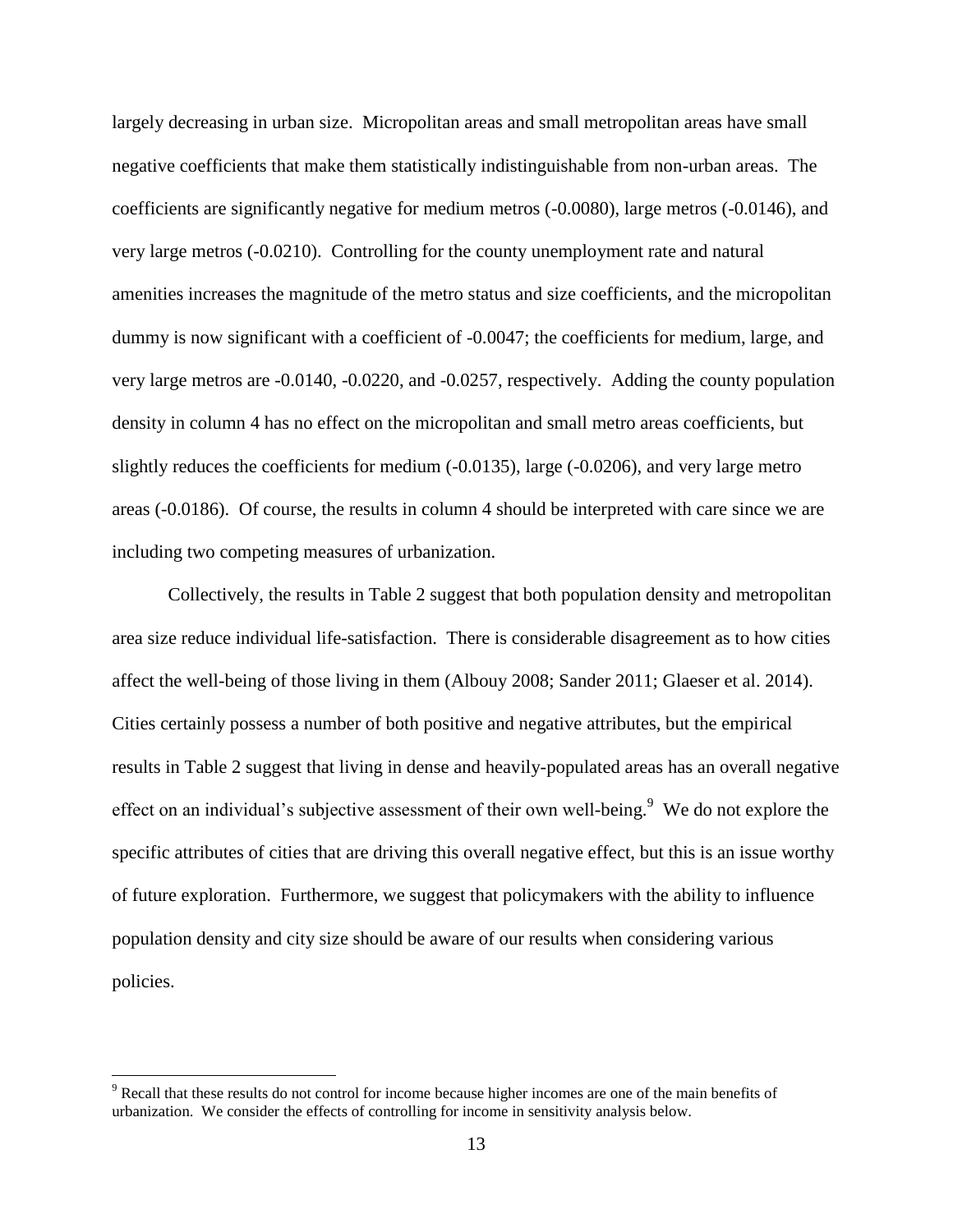#### *4.2 Results for Natural Amenities*

The effects of natural amenities on life-satisfaction are reported in Table 3. Column 1 includes the nine natural amenity variables but excludes all other variables except for month and year dummies. Column 2 adds the individual controls. Column 3 adds the county unemployment rate and all of the urbanization measures as controls.

The coefficient estimates for the natural amenity variables do vary somewhat across specifications, but there are some commonalities as well. The coefficients for January temperature and January sunlight conform to expectations for all specifications, that is, they are positive and statistically significant, suggesting that warmer and sunnier Januaries increase lifesatisfaction. This is consistent with previous literature showing that people have been moving to areas with nicer weather (Rappaport 2007; Partridge 2010; Rickman and Rickman 2011; Rickman and Wang 2015). Interestingly, the coefficient estimates for January temperature in columns 2 and 3 (0.0011 and 0.0013) are twice as large as in column 1 (0.0005) with no controls. However, the coefficient for January sun decreases moving from column 1 (0.0002) to columns 2 and 3 (0.0001 for both).

The coefficient for July temperature is statistically significantly negative in columns 1 and 3 as expected, but it is not statistically significant in column 2. The lack of robustness prevents one from drawing very strong conclusions about the effects of July heat on lifesatisfaction, but the results provide suggestive evidence that hot summers reduce lifesatisfaction. July relative humidity is significantly negative in column 1 (-0.0005), but the effect decreases in magnitude and becomes statistically insignificant in columns 2 and 3. Topography has a negative coefficient in all specifications but is never statistically significant, preventing us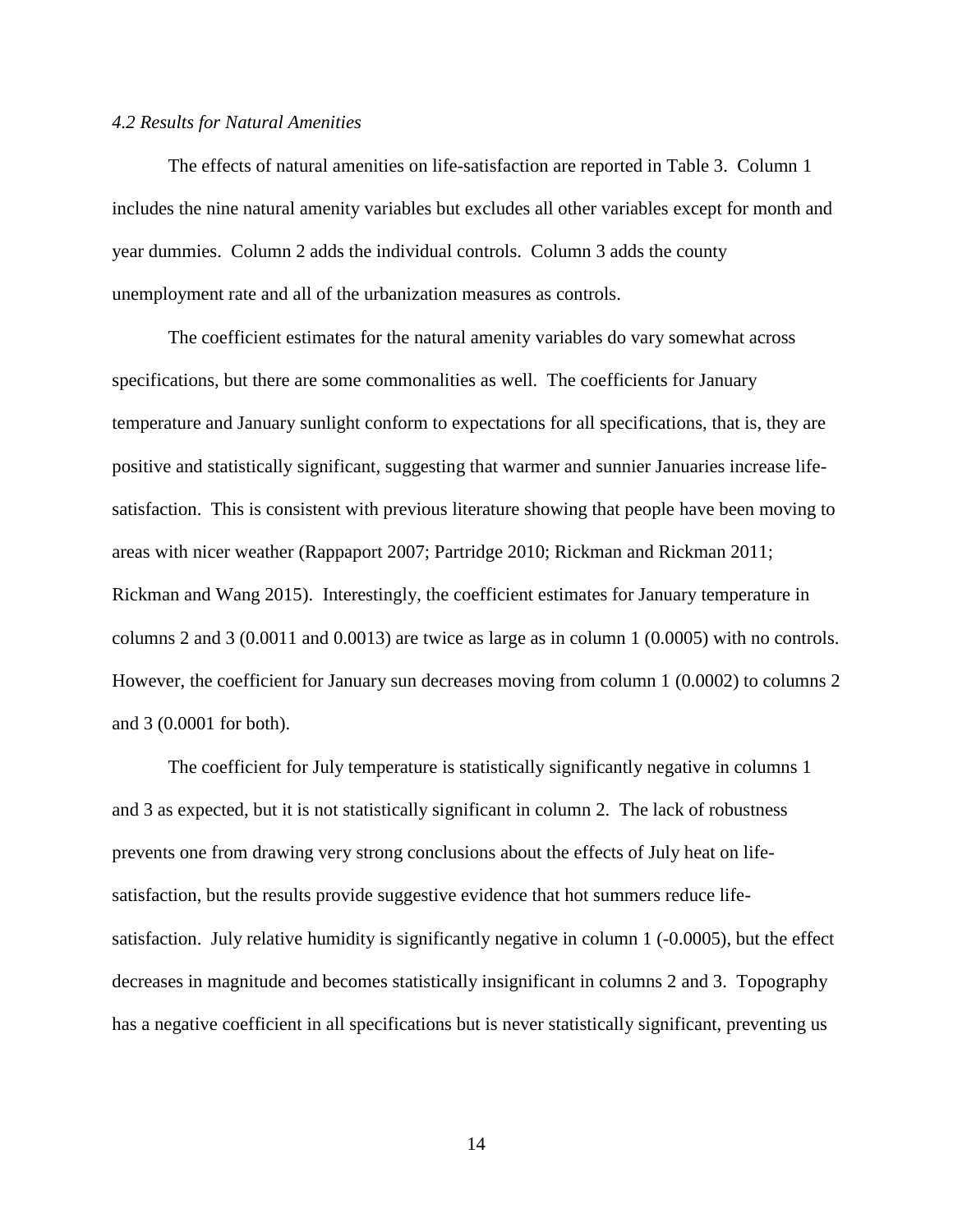from making strong conclusions. The percent of water area is also statistically insignificant in all specifications.

The Pacific coast dummy coefficient is negative in all specifications and is statistically significant in columns 2 (-0.0234) and 3 (-0.0237). The prior expectation was that proximity to the coast would increase recreational opportunities and make life more enjoyable.<sup>10</sup> The negative effect of being on the Pacific coast may be due to high levels of congestion that more than offset the natural amenity value of the ocean and beaches. If one could enjoy these public goods peacefully, they might make life more enjoyable, but when these public goods attract lots of people, the surrounding area becomes overly congested and less pleasant. This result is unaffected by controlling for urbanization measures, but these are based on residential population. Beaches attract tourists and visitors from other counties, so that coastal counties will be more congested than indicated by the urbanization measures in this study. The Atlantic coast dummy coefficient is statistically insignificant in all specifications with columns 2 and 3 estimates being slightly negative. The Gulf coast dummy coefficient is statistically significant in column 1 (0.0179) but insignificant in columns 2 and 3, and the estimate is slightly negative in column 3.

#### *4.3 Further Sensitivity Analysis*

 $\overline{a}$ 

We next further consider how sensitive the results are to additional specifications and samples. Table 4 presents some additional results for both urbanization measures and natural amenities. Column 1 reproduces results for the "base specification" with all of the variables

 $10$  It is also important to recall that we are controlling for climate variables, so that the coast dummies are capturing features unrelated to climate.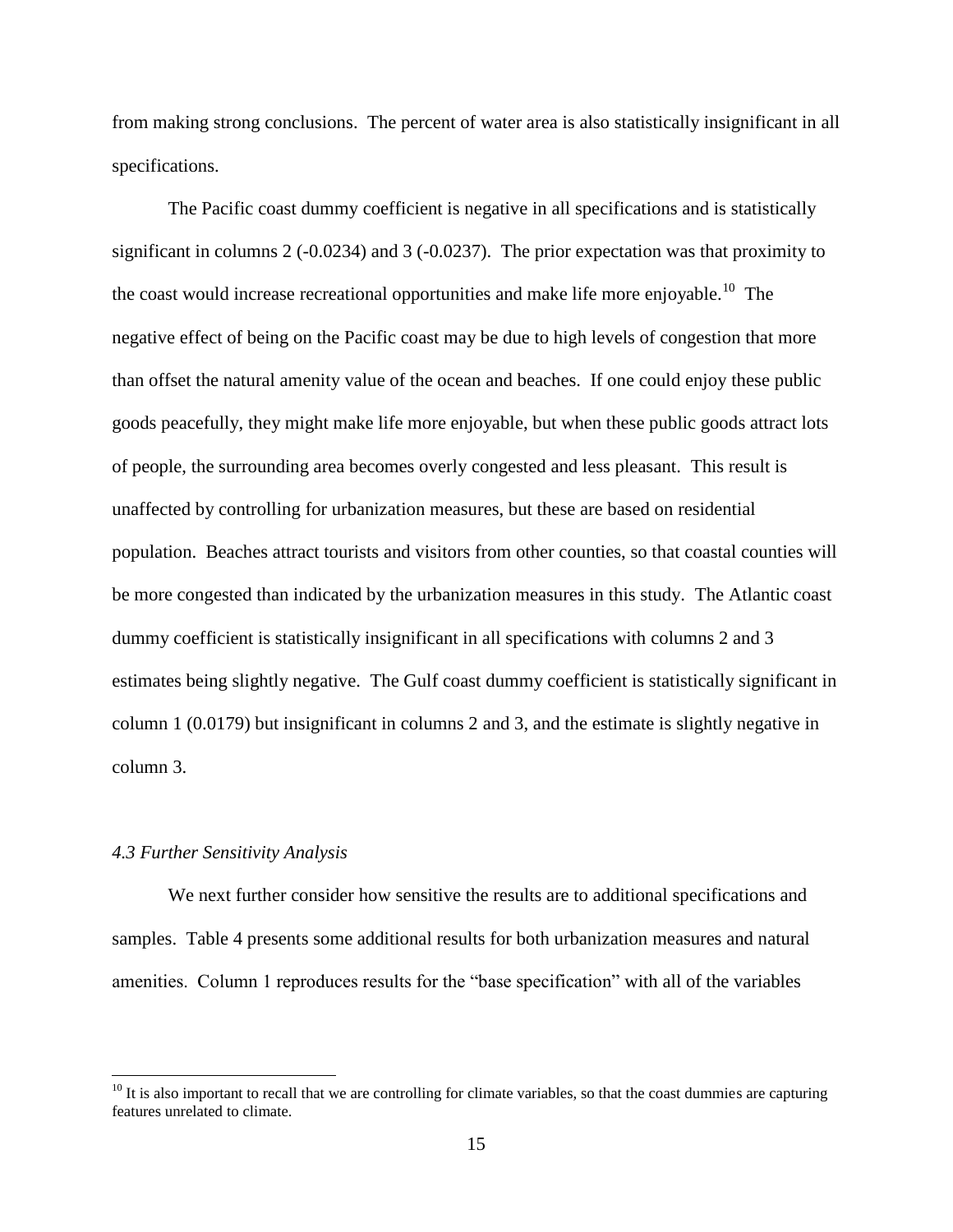included thus far, including both sets of urbanization measures simultaneously; this corresponds to column 4 of Table 2 and column 3 of Table 3.

Column 2 of Table 4 examines the effects of controlling for individual income using interval-coded survey responses in the BRFSS. It is certainly possible that higher ability (and hence higher income) individuals may differentially sort into areas based on the extent of urbanization and natural amenities. However, we also recognize that higher incomes are one of the main benefits of urbanization, and controlling for income hinders our ability to interpret the coefficients on our urbanization measures as reporting overall effects. Examining the results in column 2, we see that the population density coefficient is still significant and slightly more negative than in column 1 (-0.0018 vs. -0.0017), but the difference is small. However, the metropolitan status and size dummy coefficients are significantly affected. The coefficients become more negative, and are strongly increasing in magnitude with metropolitan area population. For example, very large metro areas have a very large coefficient of -0.0604.

The January temperature coefficient is slightly reduced (from 0.0013 to 0.0011) by controlling for income but it is still statistically significant. However, the coefficient for January sunlight is reduced and becomes statistically insignificant. Similarly, the coefficient for July temperature decreases in magnitude and is no longer significant. The lack of robustness for these two variables hinders our ability to make strong inferences about their effects on subjective wellbeing. The Pacific coast coefficient is reduced in magnitude (from -0.0237 to -0.0158) but still negative and significant. The other natural amenities remain statistically insignificant.

The results are somewhat sensitive to controlling for income, but controlling for one of the main benefits of urbanization may be inappropriate if we are not also controlling for the costs of urbanization like higher cost of living, increased congestion, etc. Controlling for cost of living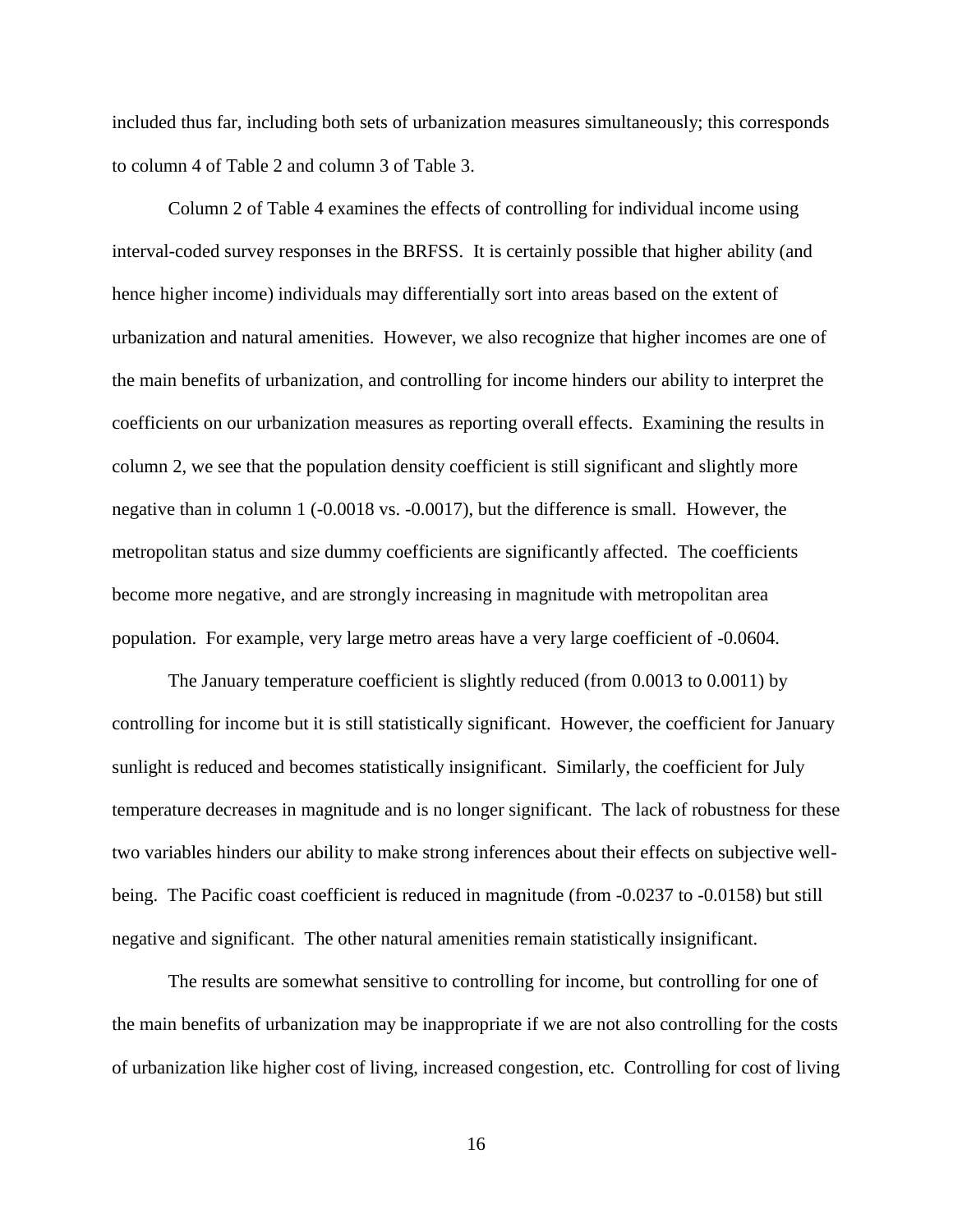at the county level is complicated by lack of data on non-housing prices and differences in user costs between home-owners and renters (Winters 2009, 2013), so we make no attempt to do so but this could be an area for future research. There are many possible urban amenities and disamenities and including all possible relevant characteristics is not feasible. Thus, our preferred approach in this paper is to focus on the overall effects of urbanization and natural amenities on subjective well-being. As such, our preferred results do not control for income since doing so would partial out a major benefit of large dense cities. However, it is worth emphasizing that controlling for income does not change the directional effect of urbanization on subjective well-being; it only intensifies the magnitudes of the negative effects we observe.

Column 3 of Table 4 examines of the effects of limiting the sample to years 2005-2006. The primary motivation for doing so is to recognize that the housing crash, economic recession, and generally sluggish economy experienced during years 2007-2010 affected some areas more than others. Restricting to years 2005-2006 reduces the magnitude of the density coefficient to -0.0011, but it is still significant. The metro status and size coefficients are largely unchanged except that the coefficient for very large metropolitan areas increases in magnitude from -0.0186 to -0.0221. The January temperature coefficient of 0.0011 is again significant and the coefficient for January sun is unchanged from the base specification. The coefficient for July temperature is now -0.0004 and not statistically significant. The coefficient for the Pacific coast dummy is now -0.0165 and not significant. Of course, using less data reduces the precision of the estimates, so we should be careful not to interpret the results for these last two variables as strong evidence of no effect.

Column 4 of Table 4 further examines the negative coefficient for the Pacific coast dummy by decomposing it into separate dummies for counties on the Pacific coast in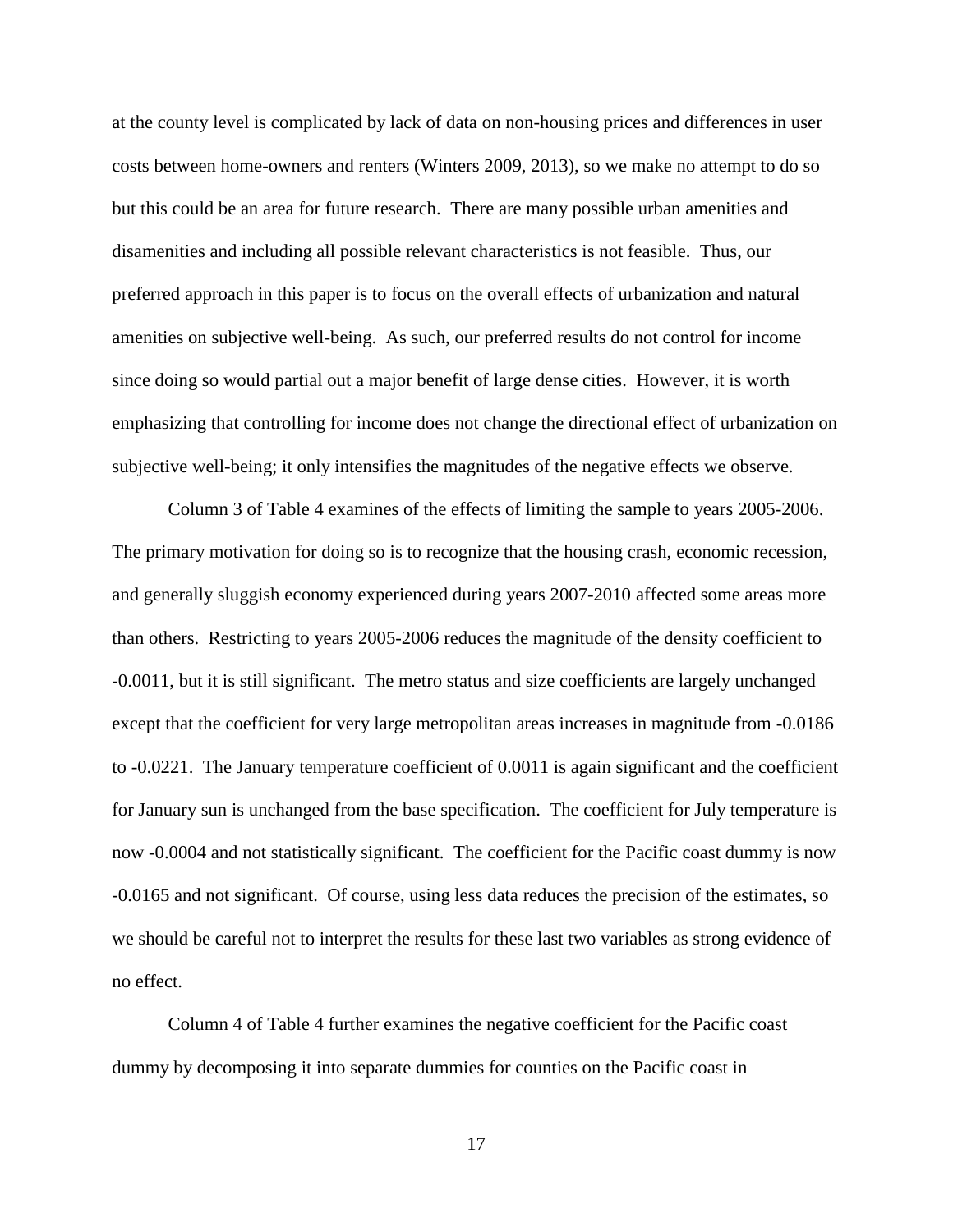Washington, Oregon, Northern California, and Southern California. Doing so has very little effect on the urbanization and other amenity coefficients relative to column 1. Interestingly though, including separate Pacific coast dummies reveals that the strong negative effect is actually a California coast effect, and the effect is large for both Northern and Southern California coastal counties with coefficients of -0.0454 and -0.0382, respectively. This is largely consistent with findings in Oswald and Wu (2011) that California is a relatively low subjective well-being state. In further results not shown, we also find that the large negative effects for California coastal counties are robust to limiting the sample to years 2005-2006 and to controlling for individual income. We are unable to further explain this result, but we again suggest that it may be at least somewhat attributable to high levels of congestion from nonresidents that reduce the well-being of these counties' residents.

#### **5. Conclusion**

Most individuals care about both their own well-being and the well-being of others. Researchers and policymakers are interested in how various factors affect individual well-being, in part because they are interested in improving the well-being of others. However, there is still limited knowledge about what factors actually improve individual well-being. Locational factors have been hypothesized to affect well-being, but the previous literature offering empirical evidence is quite limited, especially for the U.S. This paper examines the effects of county-level measures of urbanization and natural amenities on subjective well-being using individual-level data from the BRFSS.

Living in an urban area conveys a number of both costs and benefits. However, the results in this study suggest that large and densely populated urban areas have negative net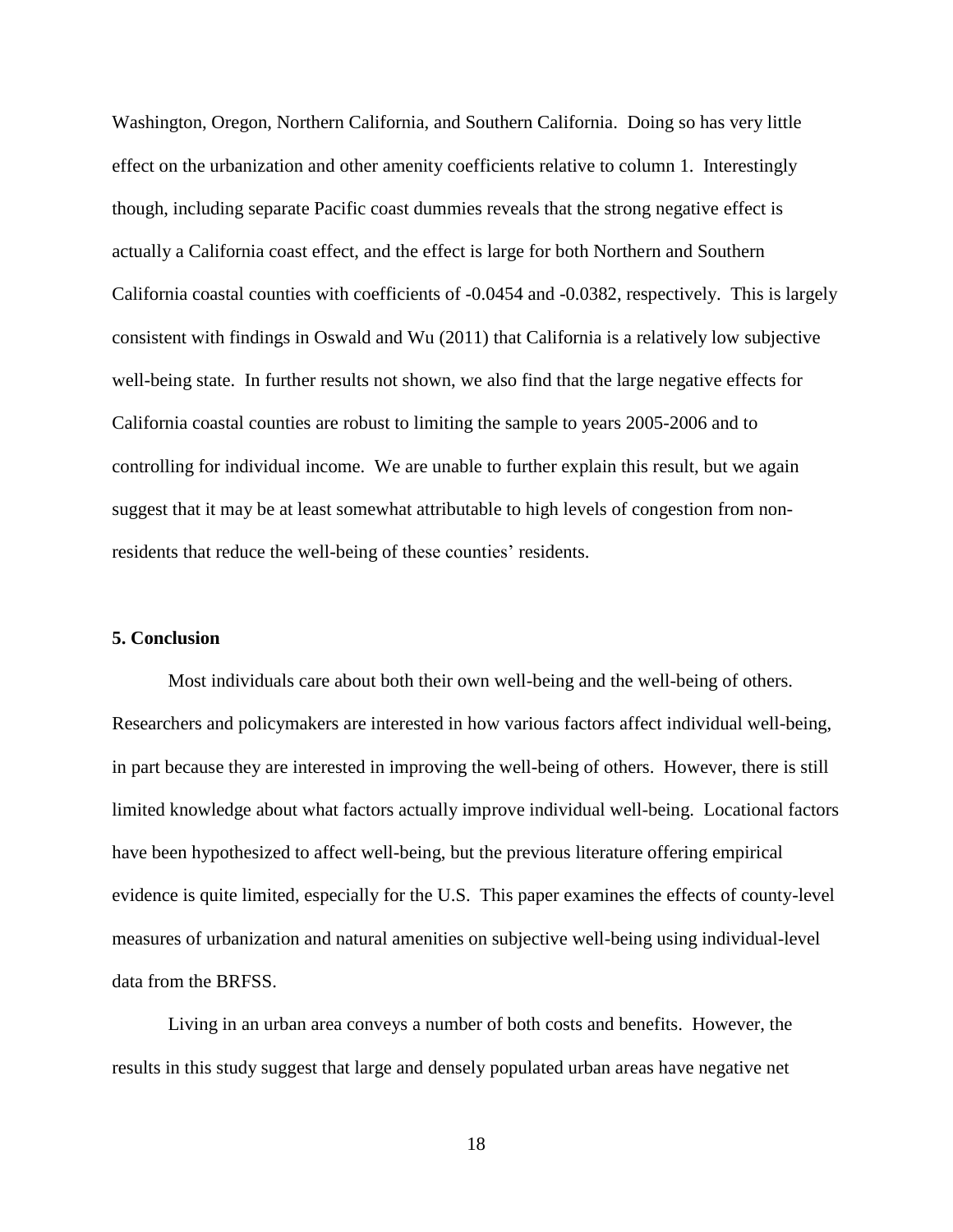effects on individual life-satisfaction; that is, living in cities on average makes people in the U.S. less happy. Policymakers should be aware of these results. Policies that reduce the size and density of metropolitan areas may be able to improve well-being, for example, by reducing congestion, pollution, and time spent commuting.

We also find evidence consistent with expectations that more extreme climate conditions reduce subjective well-being. Specifically, warmer winter months consistently increase life satisfaction, and there is some evidence that hotter summer months reduce life satisfaction. Mobile individuals are expected to seek out areas offering them the highest well-being, so these spatial differences in SWB by climate suggest that the long-term population redistribution to areas with nicer weather is likely to continue for the foreseeable future.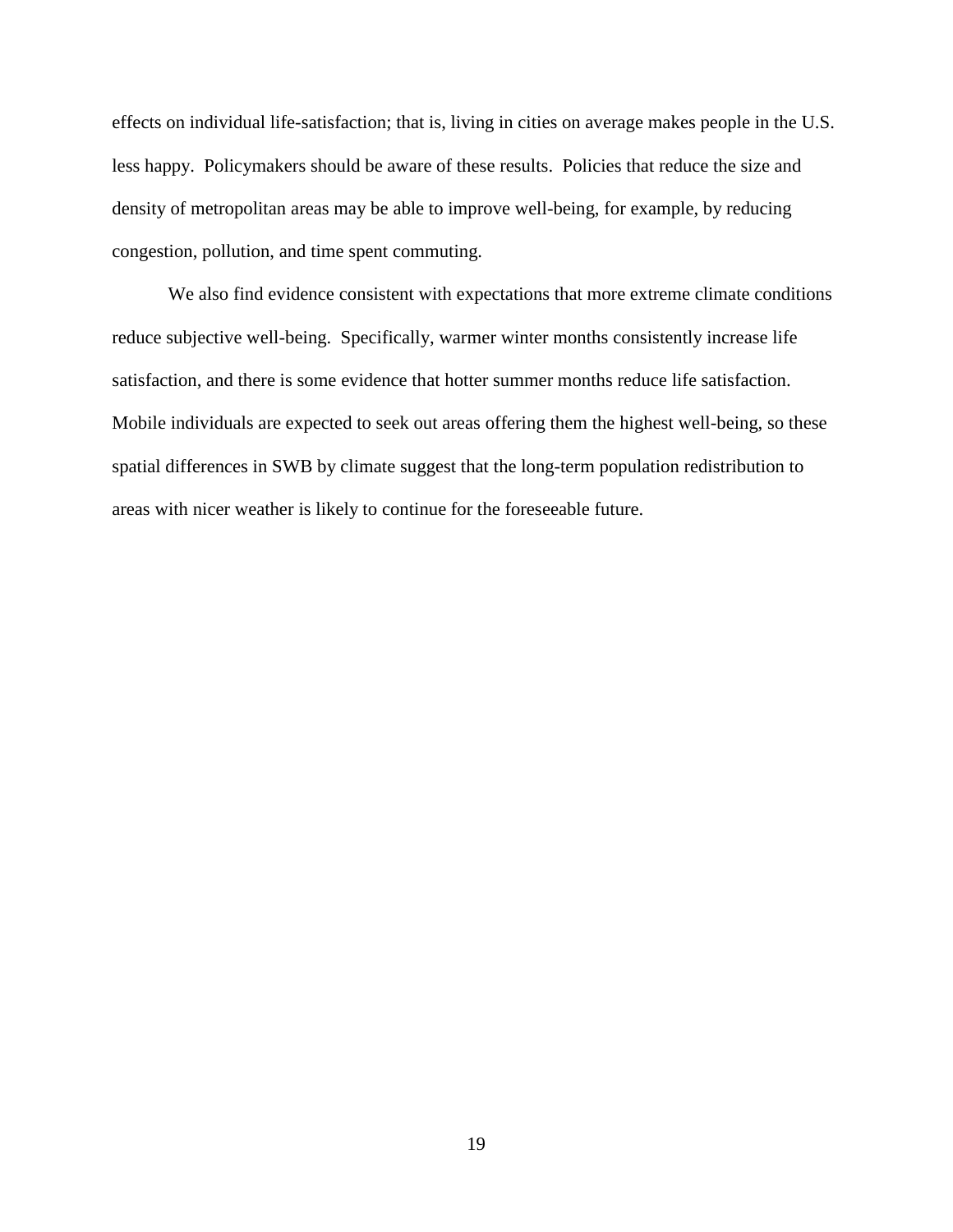#### **References**

- Albouy, David. (2008). "Are big cities bad places to live? Estimating quality of life across metropolitan areas." National Bureau of Economic Research Working Paper No. 14472.
- Berry, Brian J.L., and Adam Okulicz-Kozaryn. (2011). "An urban-rural happiness gradient." Urban Geography 32.6: 871-883.
- Berry, Steven, and Joel Waldfogel. (2010). "Product quality and market size." Journal of Industrial Economics 58.1: 1-31.
- Brereton, Finbarr, J. Peter Clinch, and Susana Ferreira. (2008). "Happiness, geography and the environment." Ecological Economics 65.2: 386-396.
- Clark, Andrew E., and Andrew J. Oswald. (1994). "Unhappiness and unemployment." The Economic Journal: 648-659.
- Connolly, Marie. (2013). "Some like it mild and not too wet: The influence of weather on subjective well-being." Journal of Happiness Studies 14.2: 457-473.
- Cramer, Victoria, Svenn Torgersen, and Einar Kringlen. (2004). "Quality of life in a city: The effect of population density." Social Indicators Research 69.1: 103-116.
- Cuñado, Juncal, and Fernando Pérez de Gracia. (2013). "Environment and happiness: New evidence for Spain." Social Indicators Research 112.3: 549-567.
- Dolan, Paul, Tessa Peasgood, and Mathew White. (2008). "Do we really know what makes us happy? A review of the economic literature on the factors associated with subjective well-being." Journal of Economic Psychology 29.1: 94-122.
- Easterlin, Richard A. (1974). "Does economic growth improve the human lot? Some empirical evidence." In P. A. David and M. W. Reder (Eds.), Nations and Households in Economic Growth: Essays in Honor of Moses Abramowitz. Academic Press, Orlando, FL, pp. 89- 125.
- Easterlin, Richard A. (1995). "Will raising the incomes of all increase the happiness of all?" Journal of Economic Behavior & Organization 27.1: 35-47.
- Easterlin, Richard A. (2001). "Income and happiness: Towards a unified theory." Economic Journal 111.473: 465-484.
- Easterlin, Richard A., Laura Angelescu, and Jacqueline S. Zweig. (2011). "The impact of modern economic growth on urban–Rural differences in subjective well-being." World Development 39.12: 2187-2198.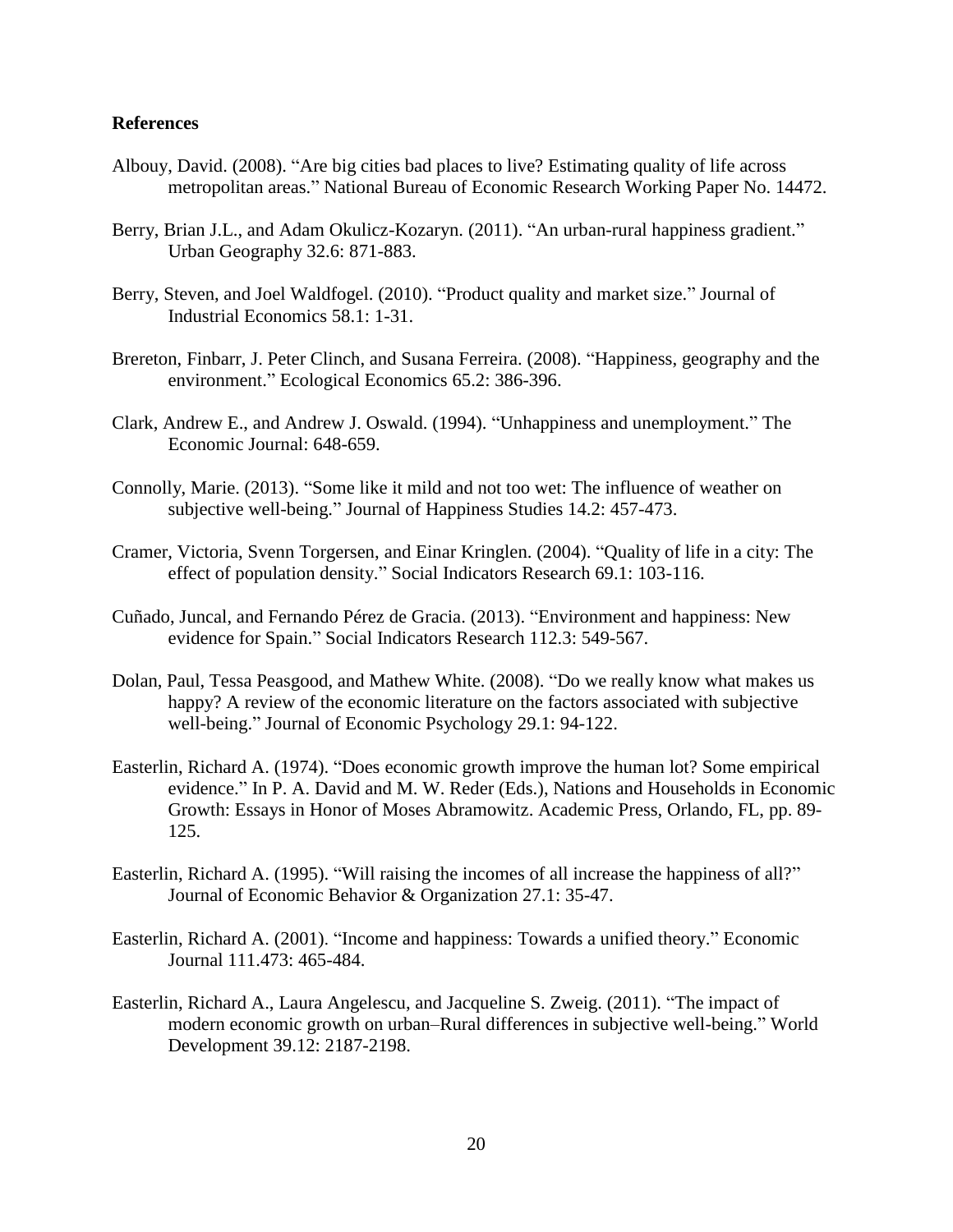- Faggian, Alessandra, M. Rose Olfert, and Mark D. Partridge. (2012). "Inferring regional wellbeing from individual revealed preferences: The 'voting with your feet' approach." Cambridge Journal of Regions, Economy and Society 5.1: 163-180.
- Fischer, Ronald, and Evert Van de Vliert. (2011). "Does climate undermine subjective wellbeing? A 58-nation study." Personality and Social Psychology Bulletin 37.8: 1031-1041.
- Florida, Richard, Charlotta Mellander, and Peter J. Rentfrow. (2013). "The happiness of cities." Regional Studies 47.4: 613-627.
- Glaeser, Edward L., Joshua D. Gottlieb, and Oren Ziv. (2014). "Unhappy cities." National Bureau of Economic Research Working Paper No. 20291.
- Glaeser, Edward L., Jed Kolko, and Albert Saiz. (2001). "Consumer city." Journal of Economic Geography 1.1: 27-50.
- Helliwell, John F., and Haifang Huang. (2014). "New measures of the costs of unemployment: Evidence from the subjective well‐being of 3.3 million Americans." Economic Inquiry 52.4: 1485-1502.
- Krupka, Douglas J. (2009). "Location‐specific human capital, location choice and amenity demand." Journal of Regional Science 49.5: 833-854.
- Krupka, Douglas J., and Kwame N. Donaldson. (2013). "Wages, rents, and heterogeneous moving costs." Economic Inquiry 51.1: 844-864.
- Lawless, Nicole M., and Richard E. Lucas. (2011). "Predictors of regional well-being: A county level analysis." Social Indicators Research 101.3: 341-357.
- Lucas, Richard E. (2014). Life satisfaction of US counties predicts population growth." Social Psychological and Personality Science 5.4: 383-389.
- MacKerron, George. (2012). "Happiness economics from 35 000 feet." Journal of Economic Surveys 26.4: 705-735.
- Maddison, David, and Katrin Rehdanz. (2011). "The impact of climate on life satisfaction." Ecological Economics 70.12: 2437-2445.
- McGranahan, David A. (1999). *Natural amenities drive rural population change*. Agricultural Economic Report No. (AER-781). United States Department of Agriculture, Economic Research Service.
- Moro, Mirko, Finbarr Brereton, Susana Ferreira, and J. Peter Clinch. (2008). "Ranking quality of life using subjective well-being data." Ecological Economics 65.3: 448-460.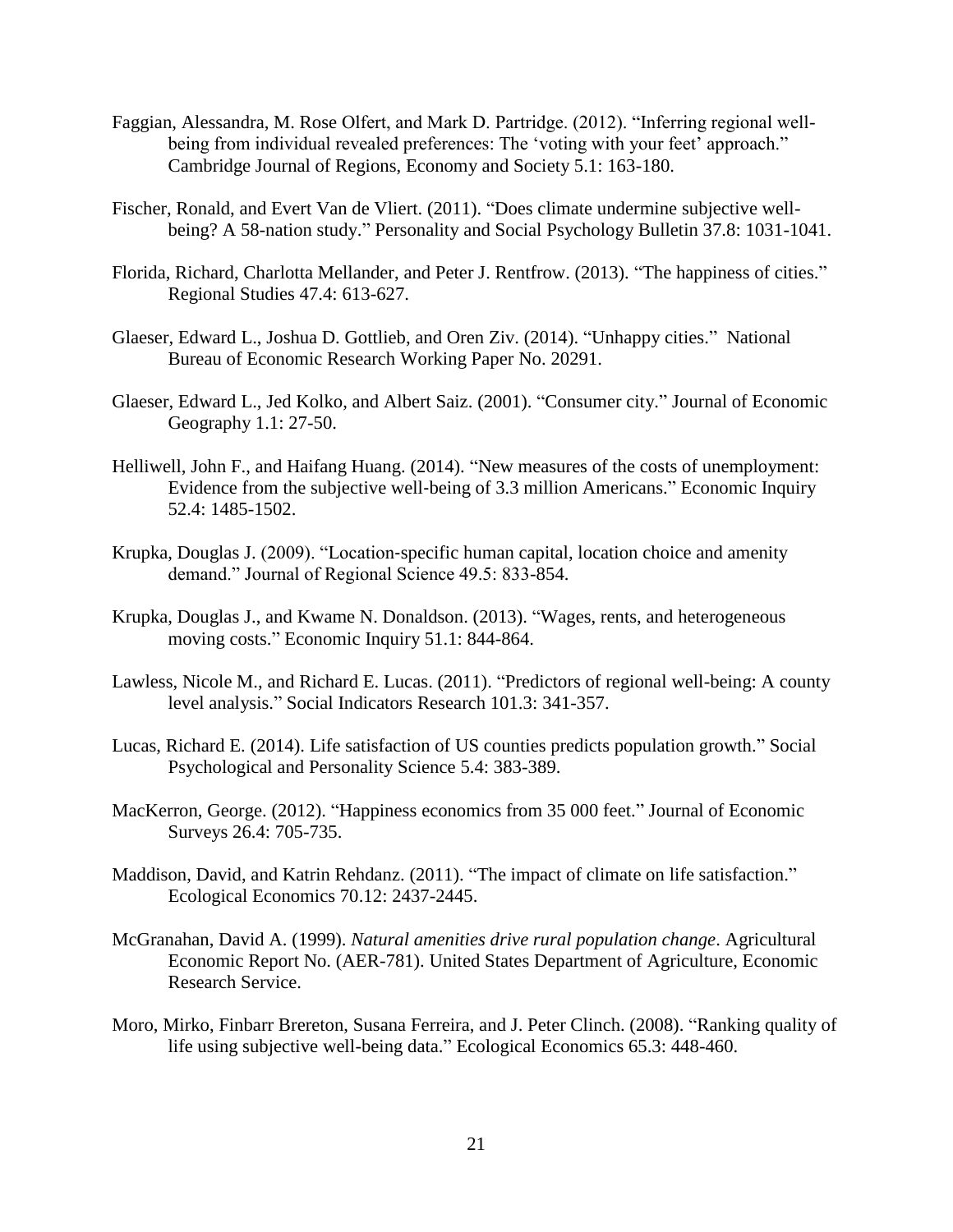- Navarro-Azorín, José Miguel, and Andrés Artal-Tur. (2015). "Foot voting in Spain: What do internal migrations say about quality of life in the Spanish municipalities?" Social Indicators Research Forthcoming: DOI 10.1007/s11205-014-0804-6.
- Oswald, Andrew J., and Stephen Wu. (2010). "Objective confirmation of subjective measures of human well-being: Evidence from the USA." Science 327.5965: 576-579.
- Oswald, Andrew J., and Stephen Wu. (2011). "Well-being across America." Review of Economics and Statistics 93.4: 1118-1134.
- Partridge, Mark D. (2010). "The duelling models: NEG vs amenity migration in explaining US engines of growth." Papers in Regional Science 89.3: 513-536.
- Partridge, Mark D., and Dan S. Rickman. (2007). "Persistent pockets of extreme American poverty and job growth: Is there a place-based policy role?" Journal of Agricultural and Resource Economics: 201-224.
- Partridge, Mark D., and Dan S. Rickman. (2008). "Place-based policy and rural poverty: Insights from the urban spatial mismatch literature." Cambridge Journal of Regions, Economy and Society 1.1: 131-156.
- Partridge, Mark D., Dan S. Rickman, M. Rose Olfert, and Kamar Ali. (2012). "Dwindling US internal migration: Evidence of spatial equilibrium or structural shifts in local labor markets?" Regional Science and Urban Economics 42.1: 375-388.
- Partridge, Mark D., Dan S. Rickman, M. Rose Olfert, and Ying Tan. (2015). "When spatial equilibrium fails: Is place-based policy second best?" Regional Studies: DOI:10.1080/00343404.2013.837999.
- Proto, Eugenio, and Aldo Rustichini. (2015). "Life satisfaction, income and personality." IZA Discussion Paper No. 8837.
- Puga, Diego. (2010). "The magnitude and causes of agglomeration economies." Journal of Regional Science 50.1: 203-219.
- Rappaport, Jordan. (2007). "Moving to nice weather." Regional Science and Urban Economics 37.3: 375-398.
- Rehdanz, Katrin, and David Maddison. (2005). "Climate and happiness." Ecological Economics 52.1: 111-125.
- Rickman, Dan S. (2014). "Assessing regional quality of life: A call for action in regional science." Review of Regional Studies 44.1: 1-12.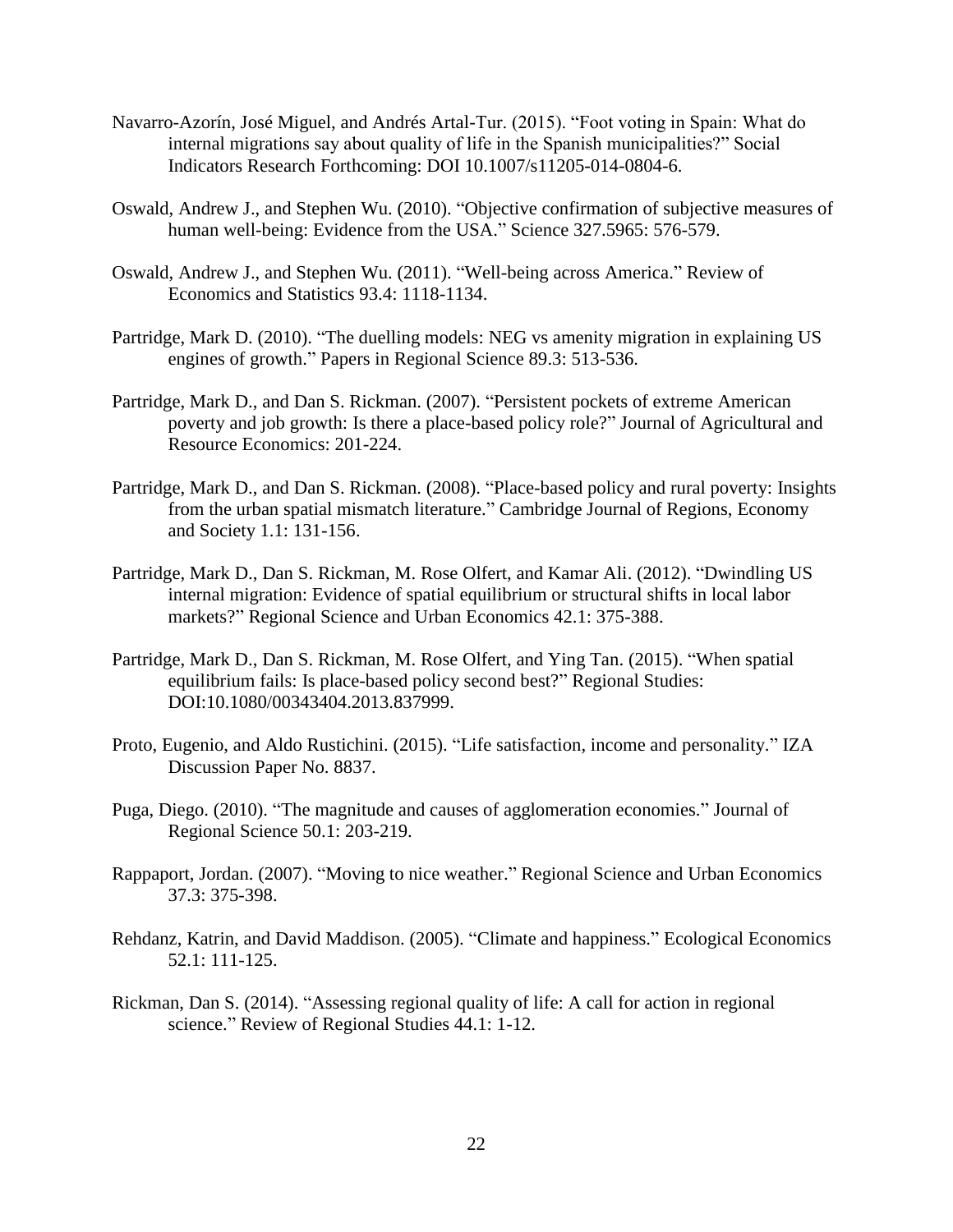- Rickman, Dan S., and Shane D. Rickman. (2011). "Population growth in high-amenity nonmetropolitan areas: What's the prognosis?" Journal of Regional Science 51.5: 863- 879.
- Rickman, Dan S., and Hongbo Wang. (2015). "US regional population growth 2000-2010: Natural amenities or urban agglomeration?" MPRA Working Paper.
- Roback, Jennifer. (1982). "Wages, rents, and the quality of life." Journal of Political Economy: 1257-1278.
- Rodríguez‐Pose, Andrés, and Tobias D. Ketterer. (2012). "Do local amenities affect the appeal of regions in Europe for migrants?" Journal of Regional Science 52.4: 535-561.
- Rosen, Sherwin. (1979). "Wage-based indexes of urban quality of life." In Peter M. Mieskowski and Mahlon R. Straszheim (Eds.), Current Issues in Urban Economics. Johns Hopkins University Press, Baltimore, pp. 74-104.
- Sander, William. (2011). "Location and happiness in the United States." Economics Letters 112.3: 277-279.
- Smyth, Russell, Vinod Mishra, and Xiaolei Qian. (2008). "The environment and well-being in urban China." Ecological Economics 68.1: 547-555.
- Winkelmann, Liliana, and Rainer Winkelmann. (1998). "Why are the unemployed so unhappy? Evidence from panel data." Economica 65.257: 1-15.
- Winters, John V. (2009). "Wages and prices: Are workers fully compensated for cost of living differences?" Regional Science and Urban Economics 39.5: 632-643.
- Winters, John V. (2011). "Human capital, higher education institutions, and quality of life." Regional Science and Urban Economics 41.5: 446-454.
- Winters, John V. (2013). "Differences in quality of life estimates using rents and home values." Annals of Regional Science 51.2: 377-409.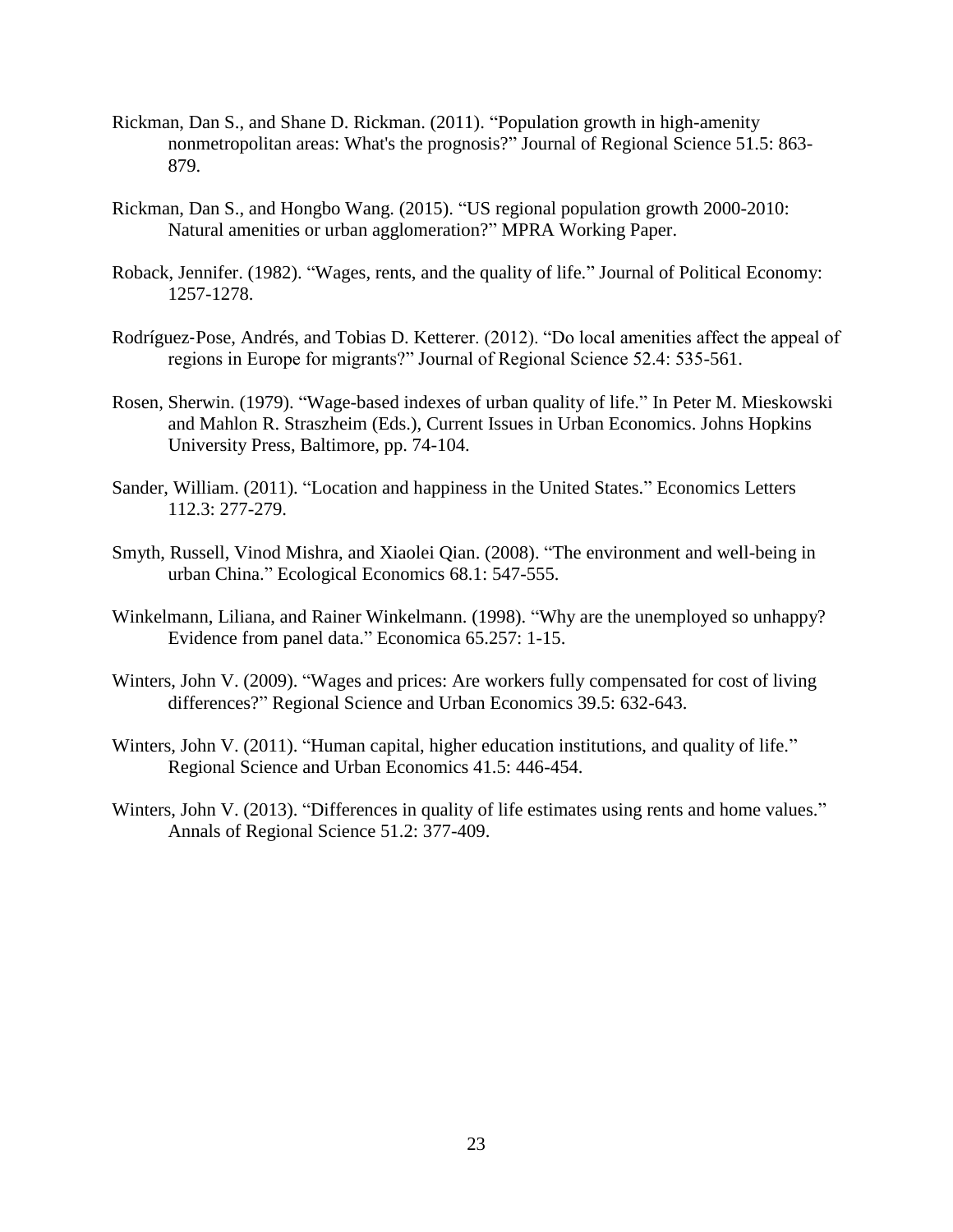Table 1: Summary Statistics

| Variable                                                         | Mean    | Std. Dev. | Min              | Max          |
|------------------------------------------------------------------|---------|-----------|------------------|--------------|
| Life satisfaction                                                | 3.387   | 0.631     |                  | 4            |
| Population density (in thousands per square mile)                | 1.052   | 3.700     | 0.0004           | 66.951       |
| Micropolitan (In a micropolitan area)                            | 0.176   | 0.381     | $\boldsymbol{0}$ | 1            |
| Small metro (In metro area w/population less than 250,000)       | 0.151   | 0.358     | $\boldsymbol{0}$ | 1            |
| Medium metro (In metro area w/ population 250,000-999,999)       | 0.221   | 0.415     | $\boldsymbol{0}$ | 1            |
| Large metro (In metro area w/ population 1,000,000-3,999,999)    | 0.202   | 0.401     | $\boldsymbol{0}$ | 1            |
| Very large metro (In metro area w/ population 4,000,000 or more) | 0.147   | 0.354     | $\mathbf{0}$     | 1            |
| January mean temperature                                         | 33.600  | 11.547    | 1.4              | 67.2         |
| January mean sunlight                                            | 149.226 | 41.212    | 48               | 266          |
| July mean temperature                                            | 74.781  | 5.569     | 55.6             | 93.7         |
| July mean relative humidity                                      | 56.783  | 15.995    | 14               | 80           |
| Topography                                                       | 9.543   | 7.002     | 1                | 21           |
| Percent water area                                               | 8.198   | 13.687    | $\boldsymbol{0}$ | 75           |
| Pacific Coast                                                    | 0.022   | 0.148     | $\boldsymbol{0}$ | 1            |
| <b>Atlantic Coast</b>                                            | 0.099   | 0.299     | $\boldsymbol{0}$ | $\mathbf{1}$ |
| <b>Gulf Coast</b>                                                | 0.030   | 0.171     | $\boldsymbol{0}$ | $\mathbf{1}$ |
| County unemployment rate                                         | 6.493   | 2.833     | 1.7              | 29           |
| <b>Black</b>                                                     | 0.083   | 0.276     | $\boldsymbol{0}$ | $\mathbf{1}$ |
| Asian                                                            | 0.012   | 0.108     | $\boldsymbol{0}$ | 1            |
| Hispanic                                                         | 0.062   | 0.241     | $\boldsymbol{0}$ | 1            |
| Native American                                                  | 0.013   | 0.113     | $\boldsymbol{0}$ | 1            |
| Other non-white                                                  | 0.015   | 0.120     | $\boldsymbol{0}$ | 1            |
| Female                                                           | 0.621   | 0.485     | $\boldsymbol{0}$ | 1            |
| Ages 23-27                                                       | 0.035   | 0.185     | $\boldsymbol{0}$ | 1            |
| Ages 28-32                                                       | 0.054   | 0.226     | $\boldsymbol{0}$ | 1            |
| Ages 33-37                                                       | 0.069   | 0.253     | $\boldsymbol{0}$ | 1            |
| Ages 38-42                                                       | 0.081   | 0.272     | $\boldsymbol{0}$ | 1            |
| Ages 43-47                                                       | 0.093   | 0.290     | $\boldsymbol{0}$ | 1            |
| Ages 48-52                                                       | 0.107   | 0.309     | $\boldsymbol{0}$ | $\mathbf{1}$ |
| Ages 53-57                                                       | 0.111   | 0.314     | $\boldsymbol{0}$ | 1            |
| Ages 58-62                                                       | 0.110   | 0.313     | $\boldsymbol{0}$ | 1            |
| Ages 63-67                                                       | 0.096   | 0.294     | $\boldsymbol{0}$ | 1            |
| Ages 68-72                                                       | 0.079   | 0.270     | $\boldsymbol{0}$ | 1            |
| Ages 73-87                                                       | 0.066   | 0.249     | $\boldsymbol{0}$ | 1            |
| Ages 78-82                                                       | 0.053   | 0.224     | $\boldsymbol{0}$ | $\mathbf{1}$ |
| Ages 83-85                                                       | 0.022   | 0.146     | $\boldsymbol{0}$ | $\mathbf{1}$ |
| Highest education: some high school                              | 0.061   | 0.240     | $\boldsymbol{0}$ | 1            |
| Highest education: high school diploma                           | 0.293   | 0.455     | $\boldsymbol{0}$ | 1            |
| Highest education: some college                                  | 0.266   | 0.442     | $\boldsymbol{0}$ | 1            |
| Highest education: bachelor's or higher                          | 0.349   | 0.477     | $\theta$         | 1            |
| Married                                                          | 0.567   | 0.495     | $\boldsymbol{0}$ | 1            |
| Divorced                                                         | 0.143   | 0.350     | $\boldsymbol{0}$ | 1            |
| Widowed                                                          | 0.120   | 0.325     | $\boldsymbol{0}$ | 1            |
| Separated                                                        | 0.022   | 0.146     | $\boldsymbol{0}$ | 1            |
| Partner                                                          | 0.024   | 0.152     | $\boldsymbol{0}$ | 1            |
| Self-employed                                                    | 0.085   | 0.278     | $\boldsymbol{0}$ | 1            |
| Unemployed                                                       | 0.048   | 0.213     | $\mathbf{0}$     | 1            |
| Homemaker                                                        | 0.077   | 0.266     | $\boldsymbol{0}$ | 1            |
| Student                                                          | 0.018   | 0.133     | $\boldsymbol{0}$ | 1            |
| Retired                                                          | 0.253   | 0.435     | $\boldsymbol{0}$ | 1            |
| Can't work                                                       | 0.067   | 0.250     | $\boldsymbol{0}$ | 1            |
| Two adults in household                                          | 0.544   | 0.498     | $\boldsymbol{0}$ | 1            |
| Three or more adults in household                                | 0.092   | 0.290     | $\boldsymbol{0}$ | 1            |
| Ratio of kids to adults in household                             | 0.328   | 0.633     | $\boldsymbol{0}$ | 16           |

N=1,942,490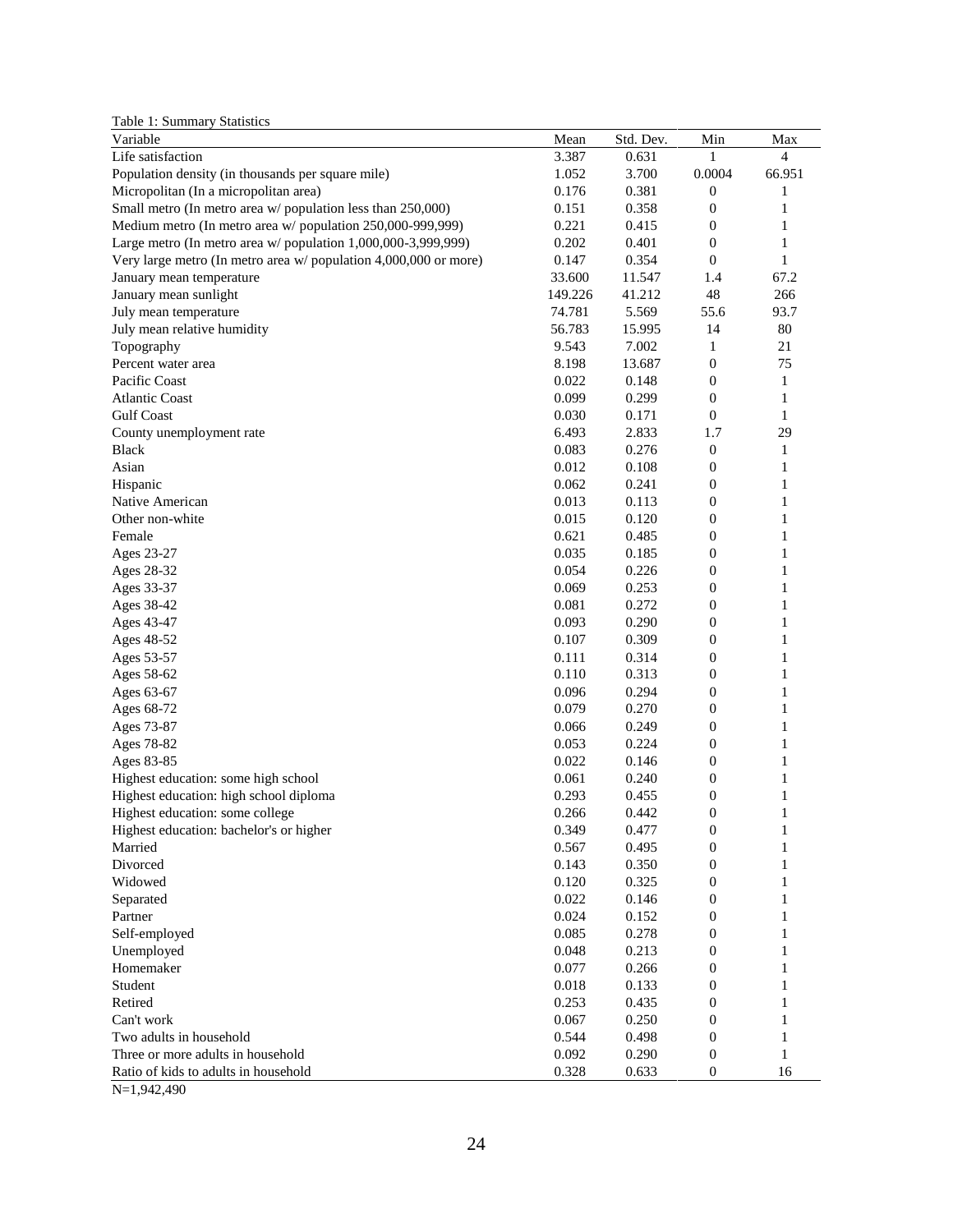|                                          | (1)            | (2)            | (3)            | (4)          |
|------------------------------------------|----------------|----------------|----------------|--------------|
| A. Density Measure                       |                |                |                |              |
| Population density                       | $-0.0037***$   | $-0.0022***$   | $-0.0021***$   | $-0.0017***$ |
|                                          | (0.0014)       | (0.0007)       | (0.0006)       | (0.0005)     |
| <b>Individual Controls</b>               | N <sub>o</sub> | Yes            | Yes            | Yes          |
| <b>County Unemployment Rate</b>          | N <sub>o</sub> | N <sub>o</sub> | Yes            | Yes          |
| <b>Natural Amenities</b>                 | N <sub>o</sub> | N <sub>o</sub> | Yes            | Yes          |
| <b>Rural-Urban Dummies</b>               | N <sub>o</sub> | N <sub>o</sub> | N <sub>o</sub> | Yes          |
| <b>B.</b> Metro Status and Size Measures |                |                |                |              |
| Micropolitan area county                 | $0.0158***$    | $-0.0009$      | $-0.0047*$     | $-0.0047*$   |
|                                          | (0.0046)       | (0.0029)       | (0.0028)       | (0.0027)     |
| Small metropolitan area county           | $0.0236***$    | $-0.0007$      | $-0.0047$      | $-0.0047$    |
|                                          | (0.0047)       | (0.0031)       | (0.0031)       | (0.0030)     |
| Medium metropolitan area county          | $0.0159***$    | $-0.0080**$    | $-0.0140***$   | $-0.0135***$ |
|                                          | (0.0056)       | (0.0033)       | (0.0030)       | (0.0030)     |
| Large metropolitan area county           | 0.0075         | $-0.0146***$   | $-0.0220***$   | $-0.0206***$ |
|                                          | (0.0075)       | (0.0035)       | (0.0033)       | (0.0033)     |
| Very large metropolitan area county      | 0.0006         | $-0.0210***$   | $-0.0257***$   | $-0.0186***$ |
|                                          | (0.0088)       | (0.0047)       | (0.0046)       | (0.0044)     |
| <b>Individual Controls</b>               | N <sub>o</sub> | Yes            | Yes            | Yes          |
| <b>County Unemployment Rate</b>          | N <sub>o</sub> | N <sub>o</sub> | Yes            | Yes          |
| <b>Natural Amenities</b>                 | N <sub>o</sub> | N <sub>o</sub> | Yes            | Yes          |
| <b>Population Density</b>                | N <sub>o</sub> | N <sub>o</sub> | N <sub>o</sub> | Yes          |

Table 2: Effects of Urbanization Variables on Life-Satisfaction

Notes: The sample is restricted to persons ages 18-85 living in a county that is identifiable in the BRFSS. All regressions include month and year dummies. The omitted metro category in Panel B is "non-urban" counties that are part of neither a metropolitan nor micropolitan area. Standard errors are clustered by county.

\*Statistically significant at 10% level; \*\*Significant at 5% level; \*\*\*Significant at 1% level.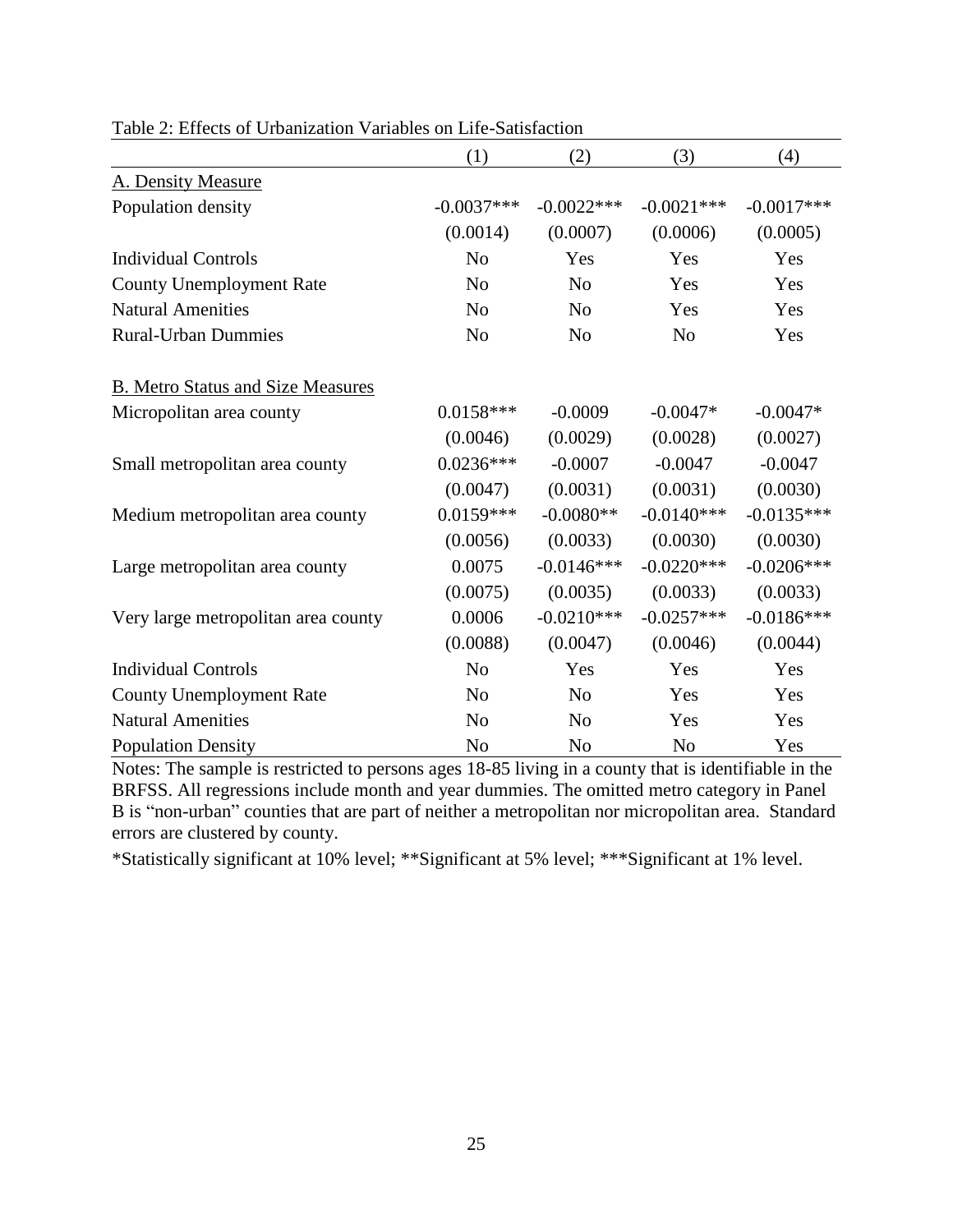|                                           | (1)            | (2)            | (3)          |
|-------------------------------------------|----------------|----------------|--------------|
| January mean temperature                  | $0.0005**$     | $0.0011***$    | $0.0013***$  |
|                                           | (0.0002)       | (0.0001)       | (0.0001)     |
| January mean sunlight                     | $0.0002***$    | $0.0001$ ***   | $0.0001$ *** |
|                                           | (0.0001)       | (0.00003)      | (0.00003)    |
| July mean temperature                     | $-0.0018***$   | $-0.0005$      | $-0.0006*$   |
|                                           | (0.0005)       | (0.0004)       | (0.0003)     |
| July mean relative humidity               | $-0.0005***$   | $-7.6E-06$     | $2.6E-05$    |
|                                           | (0.0001)       | (0.0001)       | (0.0001)     |
| Topography                                | $-0.0002$      | $-4.7E-05$     | $-0.0002$    |
|                                           | (0.0004)       | (0.0002)       | (0.0002)     |
| Percent water area                        | $-0.0001$      | $-2.9E-05$     | 0.0001       |
|                                           | (0.0003)       | (0.0001)       | (0.0001)     |
| Pacific Coast                             | $-0.0176$      | $-0.0234**$    | $-0.0237***$ |
|                                           | (0.0161)       | (0.0094)       | (0.0076)     |
| <b>Atlantic Coast</b>                     | 0.0071         | $-0.0020$      | $-0.0025$    |
|                                           | (0.0129)       | (0.0056)       | (0.0045)     |
| <b>Gulf Coast</b>                         | $0.0179*$      | 0.0021         | $-0.0074$    |
|                                           | (0.0095)       | (0.0055)       | (0.0049)     |
| <b>Individual Controls</b>                | N <sub>0</sub> | Yes            | Yes          |
| <b>Urbanization and Unemployment Rate</b> | N <sub>0</sub> | N <sub>0</sub> | Yes          |

Table 3: Effects of Natural Amenities on Life-Satisfaction

Notes: The sample is restricted to persons ages 18-85 living in a county that is identifiable in the BRFSS. All regressions include month and year dummies. Standard errors are clustered by county.

\*Statistically significant at 10% level; \*\*Significant at 5% level; \*\*\*Significant at 1% level.